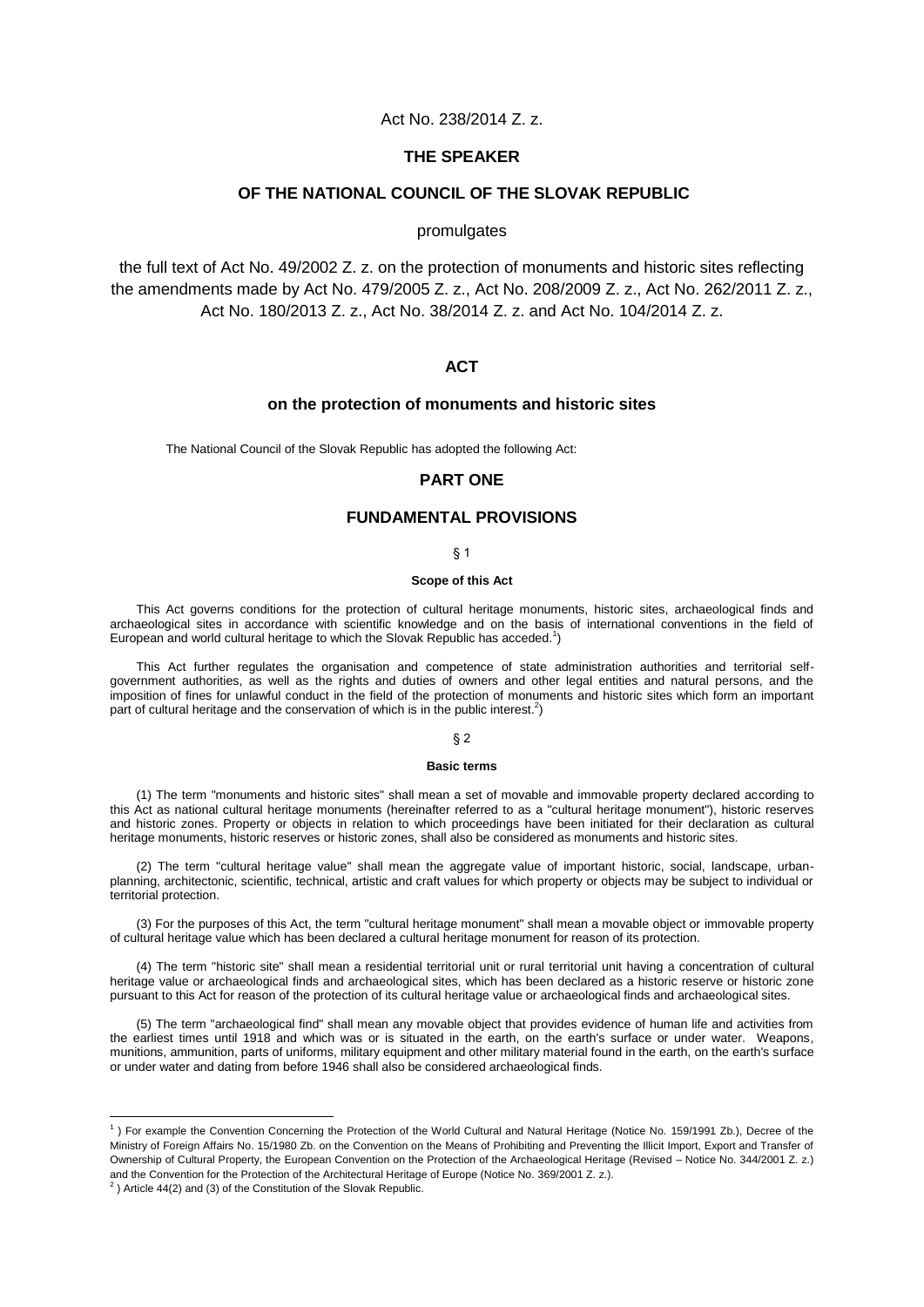(6) The term "archaeological site" shall mean immovable property on a topographically defined territory with uncovered or non-uncovered archaeological finds in their original archaeological settings.

(7) The term "protection of monuments and historic sites" shall mean the set of activities and measures aimed at the identification, research, documentation, conservation, renovation, restoration, regeneration, use and presentation of cultural heritage monuments and historic sites.

# **PART TWO**

# **COMPETENCE OF STATE ADMINISTRATION AUTHORITIES AND TERRITORIAL SELF-GOVERNMENT AUTHORITIES IN THE FIELD OF THE PROTECTION OF MONUMENTS AND HISTORIC SITES**

# § 3

### **State administration authorities for the protection of monuments and historic sites**

The state administration authorities for the protection of monuments and historic sites are:

- a) the Ministry of Culture of the Slovak Republic (hereinafter referred to as "the Ministry"),
- b) the Monuments Board of the Slovak Republic (hereinafter referred to as "the Monuments Board"),
- c) the Regional Monuments Boards.

### § 4

## **The Ministry**

- (1) The Ministry, as the central authority of the state administration<sup>3</sup>) for the protection of monuments and historic sites shall
- a) draw up the concept for the protection of monuments and historic sites and determine the main directions and strategy for the protection of cultural heritage monuments and historic sites,
- b) submit to the Government of the Slovak Republic (hereinafter referred to as the "Government") conceptual proposals and recommendations for the solution of fundamental issues of the conservation, renovation, use and presentation of monuments and historic sites,
- c) direct the activities of the Monuments Board,
- d) direct and control state administration activities for the protection of monuments and historic sites,
- e) carry out central state supervision in the field of protection of monuments and historic sites through its Inspection of Monuments and Historic Sites,
- f) review decisions of the Monuments Board issued under administrative proceedings,
- g) set conditions for a grant-based and multi-sourced system of financing for the conservation and renovation of cultural heritage monuments.

In carrying out its tasks, the Ministry shall

- a) co-operate with the central authorities of the state administration that participate in fulfilling tasks in the field of the protection of monuments and historic sites, with territorial self-government authorities, and with professional and research institutions,
- b) co-ordinate international co-operation and the process of integration into international structures in the field of the protection of monuments and historic sites

## § 5

## **Inspection of Monuments and Historic Sites of the Ministry**

The Inspection of Monuments and Historic Sites of the Ministry (hereinafter referred to as "the Inspection") shall

- a) supervise as part of state supervision of monuments the application of the provisions of this Act and the regulations of general application adopted for its implementation by competent authorities in the field of the protection of monuments and historic sites,
- b) supervise compliance by owners of cultural heritage monuments, legal entities and natural persons with this Act and the regulations of general application adopted for its implementation and their adherence to decisions issued by authorities for the protection of monuments and historic sites,
- c) monitor the condition of cultural heritage monuments and compliance with the conditions for the protection of cultural heritage monuments and historic sites and impose duties on the authorities for the protection of monuments and historic sites to remedy deficiencies found during supervision,
- d) control the fulfilment of measures taken for the remedy of deficiencies.

(2) In carrying out its tasks, the Inspection of Monuments and Historic Sites shall cooperate mainly with the Monuments Board, Regional Monuments Boards, municipalities, other control authorities<sup>4</sup>), authorities involved in criminal proceedings<sup>5</sup>) and other authorities and legal entities.

 3 ) Act No. 575/2001 Z. z. on the organisation of Government activities and on the organisation of the central state administration.

<sup>4</sup> ) Act of the National Council of the Slovak Republic No. 10/1996 Z. z. on the control of the state administration.

<sup>&</sup>lt;sup>5</sup>) Code of Criminal Procedure.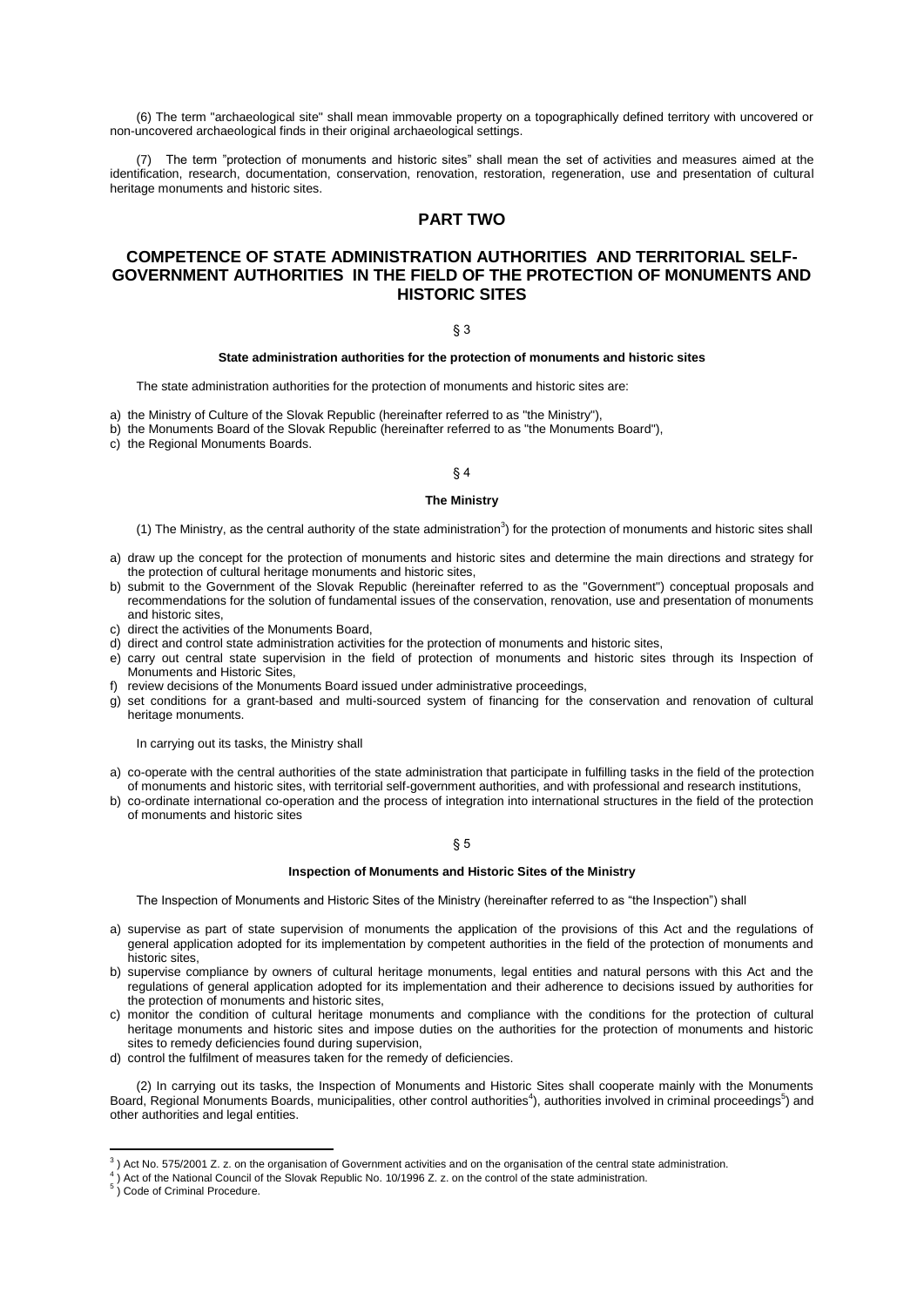#### **Monuments Council**

(1) The Monuments Council is a professional advisory and initiative body of the Ministry for fundamental issues concerning the protection of monuments and historic sites.

(2) The Monuments Council shall discuss and assess concepts and strategies for the protection of monuments and historic sites and fundamental issues of their conservation, renovation, restoration, regeneration, use and presentation.

(3) the members of the Monuments Council shall be appointed and recalled by the minister of culture of the Slovak Republic (hereinafter referred to as the "Minister"), who shall appoint them from among professionals engaged in the protection of monuments and historic sites who are nominated by professional organisations and research institutions, in particular by universities and the research institutes of the Slovak Academy of Sciences.

(4) The term of office for members of the Monuments Council shall be three years.

(5) Membership of the Monuments Council shall be voluntary and non-transferrable. Members of the Monuments Council shall be entitled to reimbursement for all expenditures related to their membership in accordance with the relevant legislation.<sup>7</sup>)

(6) Details of the activities of the Monuments Council shall be governed by its Statutes, which shall be issued by the Ministry.

## § 7

#### **Archaeological Council**

(1) The Archaeological Council is a professional advisory and co-ordination body of the Ministry for archaeological research, archaeological finds and archaeological sites.

(2) The Archaeological Council shall in particular

a) consider applications from legal entities for the issue of authorisations to carry out archaeological research; b) evaluate conditions and the quality of the research carried out;

(3) Members of the Archaeological Council shall be appointed and recalled by the Minister, who shall appoint them from among professionals in the field of archaeology nominated by the Archaeological Institute of the Slovak Academy of Sciences (hereinafter referred to as "the Archaeological Institute"), universities, the Monuments Board, the Slovak National Museum and/or other museums.

(4) The term of office for members of the Archaeological Council shall be three years.

(5) Membership of the Archaeological Council shall be voluntary and non-transferrable. Members of the Archaeological Council shall be entitled to reimbursement for all expenditures related to their membership in accordance with the relevant legislation.<sup>7</sup>)

(6) Details of the activities of the Archaeological Council shall be governed by its Statutes, which shall be issued by the Ministry.

§ 8

#### **Committee for the verification of special professional competence for cultural heritage research**

(1) The Committee for the verification of special professional competence for cultural heritage research (hereinafter referred to as "the Committee") is a professional advisory body of the Ministry for verification of the special professional competence of natural persons authorised to carry out the cultural heritage research.

(2) The Committee shall mainly

a) consider applications by natural persons for recognition of special professional competence pursuant to section 35a, b) submit proposals to the Ministry for issuing certificates of special professional competence for cultural heritage research.

(3) Members of the Committee shall be appointed and recalled by the Minister, who shall appoint them from among professionals in individual types of cultural heritage research, the field of the protection of monuments and historic sites and the field of law. The term of office for members of the Committee shall be three years.

(4) Details of the Committee's activities shall be laid down in an act of general application issued by the Ministry.

## § 9

### **Establishment, organisation and competence of the Monuments Board of the Slovak Republic and Regional Monuments Boards**

 $(7)$  Act No. 283/2002 Z. z. on travel expenses, as amended.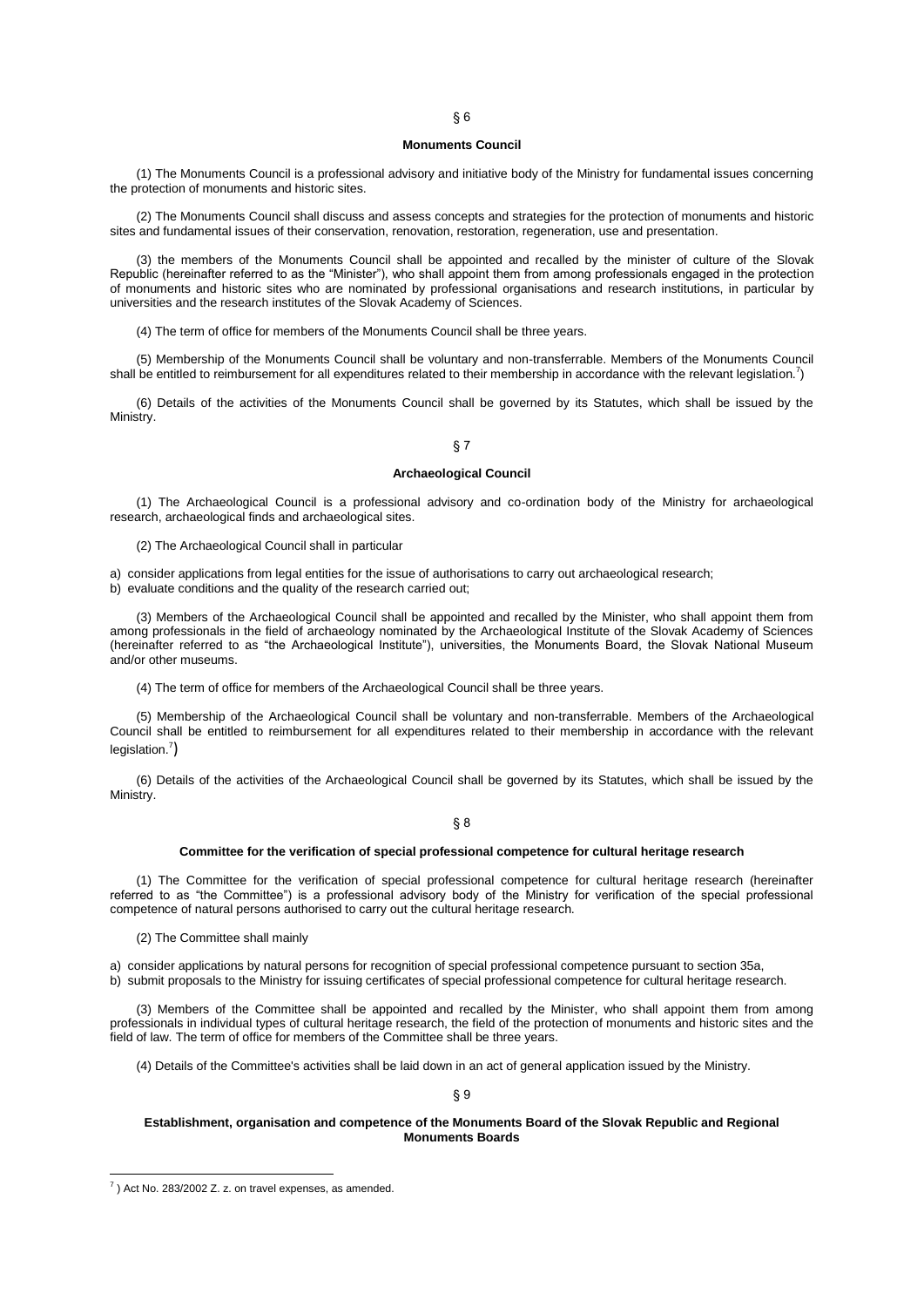(1) The Monuments Board of the Slovak Republic (§ 3) and the Regional Monuments Board are hereby established for the performance of special state administration in the field of the protection of monuments and historic sites.

(2) The Monuments Board is a legal entity having its seat in Bratislava. The Monuments Board is a state budgetary organisation<sup>8</sup>) linked financially to the budget of the Ministry, and which under its competence shall ensure wage funds and material means for the Regional Monuments Boards and shall be the employer for the employees working in the Regional Monuments Boards.

(3) The Monuments Board shall perform state administration with competency throughout the territory of Slovakia in issues entrusted to the Board by this Act.

(4) The Monuments Board shall be governed by a Director General responsible for its activities, and who shall be appointed and recalled by the Minister after consulting the Monuments Board.

(5) The Regional Monuments Boards shall perform state administration within their respective territorial units, which are the same as the territories of the regions.

(6) The Regional Monuments Boards shall act and take decisions on administrative legal matters independently.

(7) The Regional Monuments Boards shall be governed by directors responsible for their activities, and who shall be appointed and recalled by the Director General of the Monuments Board.

(8) The Monuments Board and Regional Monuments Boards shall exercise state supervision over compliance with the provisions of this Act and the regulations of general application adopted for its implementation, supervision over compliance with valid decisions taken by them and, within their scope of competence, they shall take decisions for remedying deficiencies.

(9) The Monuments Board and the Regional Monuments Board can establish temporary advisory bodies and permanent advisory bodies to advise in the assessment of issues relating to the protection of monuments and historic sites, archaeological finds and archaeological sites.

# § 10

## **Monuments Board**

(1) The Monuments Board shall execute state administration as the second instance authority in the field of the protection of monuments and historic sites as regards matters decided in the first instance by Regional Monuments Boards.

(2) The Monuments Board shall

- a) govern and control state administration activities in the field of monument protection carried out by the Regional Monuments Boards,
- b) resolve and co-ordinate professional and research tasks and develop theories and methodologies for the protection of monuments and historic sites,
- c) monitor the status of monuments and historic sites and the conditions for their protection,
- d) approve rules for the protection of historic sites prepared pursuant to § 11(2)(b)
- e) take first instance decisions in administrative proceedings<sup>9</sup>) in matters entrusted to the Board by this Act in the field of the protection of monuments and historic sites,
- f) review the binding opinions of Regional Monuments Boards,
- g) take decisions on appeals against decisions by the Regional Monuments Boards and review their decisions outside appellate procedures,
- h) act as the administrator of the respective part of the state information system,
- i) keep an archive<sup>10</sup>) on the protection of monuments and historic sites,
- j) provide for the development of the theory and methodology of restoration and establish workplaces and laboratories for study, development, restoration and technological analysis,
- k) provide for cultural heritage research and the restoration of monuments and historic sites,
- l) carry out and coordinate documentation, educational, editorial and promotional activities,
- m) provide professional and methodological assistance to the Regional Monuments Boards,
- n) co-operate with civic associations and foundations established for the protection, use and presentation of monuments and historic sites,
- o) take part in international projects for the protection and renovation of cultural heritage monuments and historic sites and cooperate with international organisations and partner institutions abroad,
- p) provide extracts and electronic copies<sup>10a</sup>) from the Central Register of Monuments and Historic Sites (hereinafter the "Central Register").
- q) issue professional appraisals and professional opinions on issues related to the protection of monuments and historic sites, archaeological finds and archaeological sites for the purposes of public administration authorities, the authorities involved in criminal proceedings and the courts,
- r) represent the state as injured party in criminal proceedings in the scope of this Act.

## § 11

## **Regional Monuments Boards**

 $\overline{a}$ 8 ) § 21(1) of Act of the National Council of the Slovak Republic No. 303/1995 Z. z. on budgetary rules as amend by Act No. 348/1999 Z. z.

 $9$ ) § 5(1) of Act No. 71/1967 Zb. on administrative proceedings (the Code of Administrative Procedure).

 $10$ ) § 4(2)(b) of Act No. 395/2002 Z. z. on archives and registries and amending certain acts.

 $10^2$  ) § 7 of Act No. 275/2006 Z. z. on information systems in public administration and amending certain acts, as amended.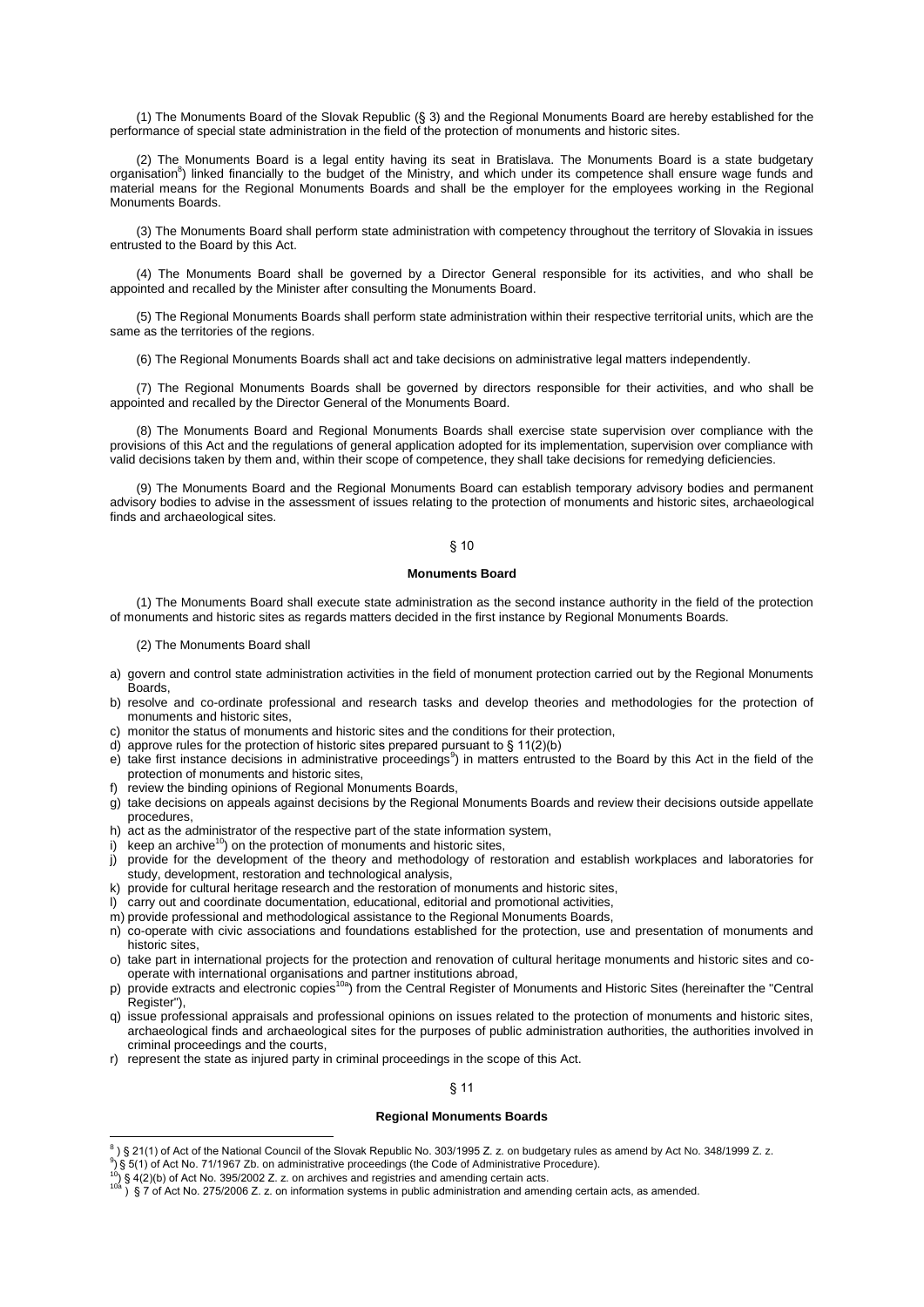(1) Regional Monuments Boards are the competent administrative authorities to take first instance decisions on the rights and duties of legal entities and natural persons in the field of the protection of monuments and historic sites in all cases where this Act does not stipulate otherwise.

#### (2) Regional Monuments Boards shall

- a) carry out state supervision of the condition and use of monuments, historic sites, archaeological finds and archaeological sites and of the provision made for their protection.
- b) prepare and issue rules for the protection of historic sites, prepare documents connected with the preparation of urban and regional planning documentation for competent state administration authorities and territorial self-government and cooperate with them on preparatory, project and restoration documentation for the conservation, renovation and use of cultural heritage monuments, historic sites, archaeological finds and archaeological sites,
- c) direct the activities of legal entities and natural persons for the conservation, renovation and use of cultural heritage monuments, historic sites, archaeological finds and archaeological sites and provide them with professional and methodological assistance,
- d) issue decisions pursuant to § 24, 30 to 33, 35, 36, 39, 42 and 43 and issue binding opinions pursuant to § 30 and 32 and opinions pursuant to § 29,
- e) co-operate with state administration authorities and territorial self-government authorities in provision for special protection of cultural heritage monuments during emergencies<sup>10b</sup>) or extraordinary situations<sup>11</sup>) and in the preparation of measures for the above-mentioned situations,
- f) provide for temporary professional custody of movable cultural heritage monuments during states of emergency,<sup>10b</sup>) in extraordinary situations<sup>11</sup>) and pursuant to  $\S 31(4)$ ,
- g) provide municipalities with methodological and professional assistance in keeping a local heritage list,
- h) monitor compliance with this Act and take measures to remedy deficiencies in the protection of monuments, historic sites, archaeological finds and archaeological sites,
- i) impose fines pursuant to  $\S$  42 and 43.

## § 12

### **State supervision in the field of monuments and historic sites**

(1) Persons performing state administration functions relating to the protection of monuments and historic sites pursuant to § 5, 10 and 11 shall be entitled to

- a) have access to archaeological sites, to the premises of immovable cultural heritage monuments, to immovable property in a historic site and to territory where construction or other economic activity specified in § 32 and 36 is planned or in progress; where the above-mentioned are residential premises, access is possible only with the consent of those who reside there, )
- b) have access to premises in which entitled legal persons pursuant to § 36(4) provide for the custody and protection of architectural finds that are under the administration of the Monuments Board pursuant to § 40(6).
- c) order those that carry out unauthorised renovation of a cultural heritage monument or unauthorised modification of immovable property in a historic site to immediately suspend unauthorised work,
- d) require submission of movable cultural heritage monuments and archaeological finds for documentary purposes or for reason of the risk of their damage or destruction,
- e) require legal entities and natural persons to provide necessary co-operation, in particular statements and information on the implementation of this Act, submission of documents and other written material,
- f) use technical means for the production of documentation and make written records of their findings

(2) When performing state supervision, the persons referred to in paragraph (1) shall

- a) produce their service cards and written credentials from the Ministry, Monuments Board or Regional Monuments Board on whose instructions they are authorised to perform sate supervision of monuments and historic sites,
- b) not disclose matters that they become aware of in the performance of state supervision of monuments and historic sites.

(3) Public administration authorities, owners of cultural heritage monuments and other natural persons and legal entities whose activities affect interests protected by this Act shall provide necessary co-operation to the authorities performing state supervision of monuments and historic sites.

#### § 13

#### **Self-governing Regions**

Each self-governing region shall ensure suitable conditions within its territory for the protection of monuments and historic sites, deliver opinions on proposals for the declaration and repealing of the declaration of historic sites, and co-operate with state administration authorities in the field of the protection of monuments and historic sites<sup>13</sup>) in the conservation, renovation and use of cultural heritage monuments and historic sites.

 $\overline{a}$ 

<sup>&</sup>lt;sup>10b</sup>) § 1(4) of Constitutional Act No. 227/2002 Z. z. on national security in wartime, a state of war, a state of emergency and a state of crisis. § 2(a) of Act No. 387/2002 Z. z. on management of the state during states of emergency outside of wartime and states of war.

<sup>) § 3</sup> of Act of the National Council of the Slovak Republic No. 42/1994 Z. z. on civil defence of the population, as amended.

 $12$ ) Article 21(1) of the Constitution of the Slovak Republic.

 $^{13}$ ) § 7 of Act No. 302/2001 Z. z.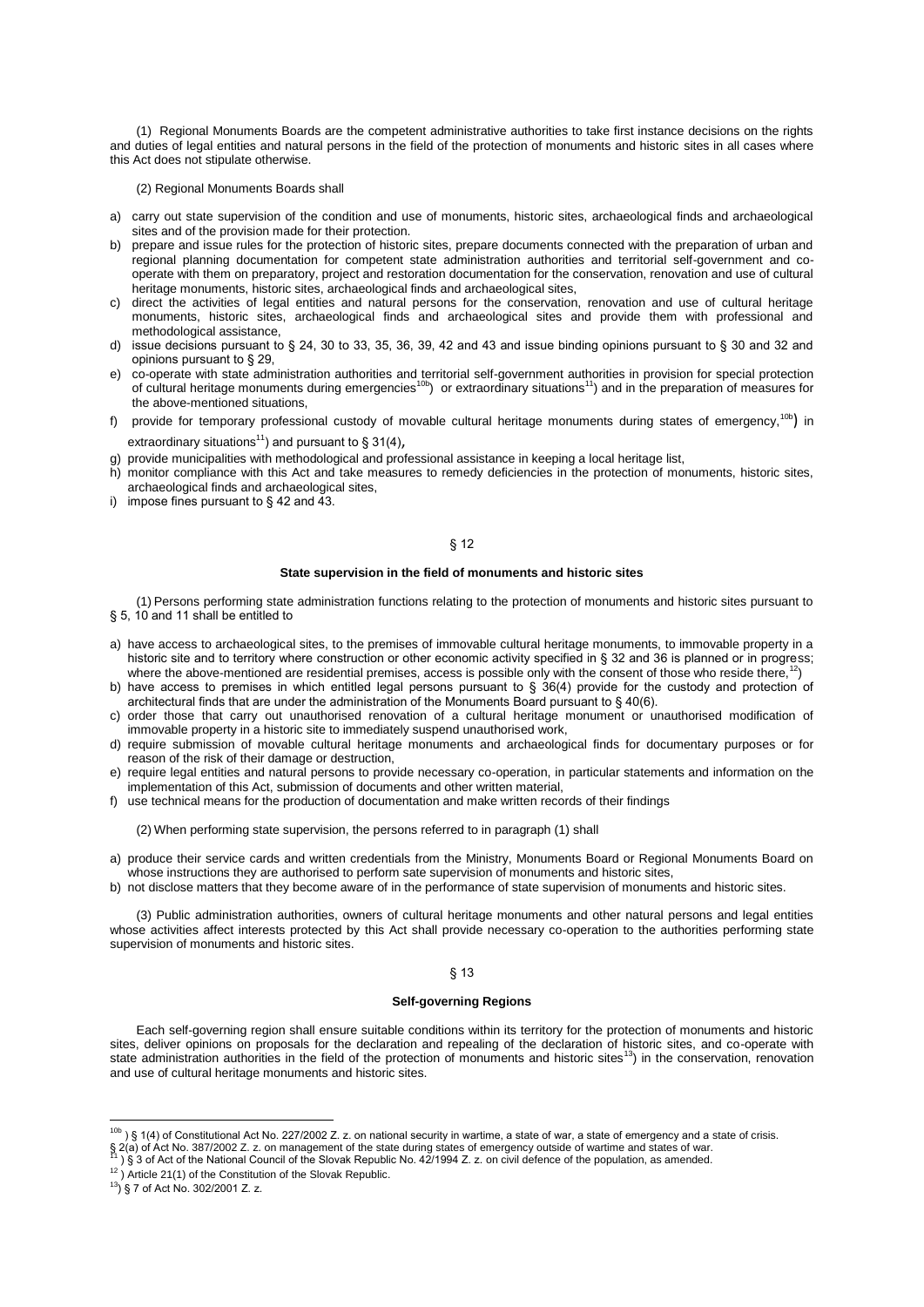#### **Municipalities**

(1) Each municipality shall create all conditions necessary for the conservation, protection, renovation and use of monuments and historic sites situated on the territory of the municipality.<sup>14</sup>)

(2) The municipality shall:

- a) check that the owners of cultural heritage monuments act in accordance with this Act,
- b) co-ordinate the construction of technical infrastructure in settlements with historic sites,
- c) co-operate in ensuring that the placement of street fixtures and street furnishings, small sized architectural elements, protected historical green areas, street lighting and advertising facilities conforms to plans for conserving and realising the cultural heritage value of the site concerned
- d) support initiatives by citizens and civic associations for the protection of monuments and historic sites,
- e) keep records of monuments and historic sites in the territory of the municipality<sup>14</sup>) based on extracts from the Central Register.

(3) A municipality may create resources for financial contributions to owners for the conservation and renovation of cultural heritage monuments situated in the territory of the municipality

(4) The municipality may decide to create and professionally maintain a local heritage list for the municipality. The local heritage list may include not only movable items and immovable property but also combined human and natural works, historic events, street names and geographical and cadastral names associated with the history and personalities of the municipality. The municipality shall submit its local heritage list to the Regional Monuments Board for professional and documentation purposes; records pertaining to immovable property shall also be submitted to the competent building authority.

## **PART THREE**

# **MONUMENTS AND HISTORIC SITES AND PROTECTIVE ZONES**

## § 15

## **Declaration of Cultural Heritage Monuments**

(1) The Monuments Board shall declare a movable object or immovable property that is of cultural heritage value to be a A group of such objects or properties may be declared a cultural heritage monument.

(2) The Regional Monuments Board or the Monuments Board shall prepare background material for the declaration of an object or property as a cultural heritage monument at its own initiative or at the initiative of a legal entity or natural person; where there are reasons to do so, it shall co-operate with the research institutes of the Slovak Academy of Sciences and other professional and research institutions.<sup>15</sup>)

(3) The owner of a movable object or immovable property that is declared a cultural heritage monument shall be a party to proceedings. If it is proposed to declare an immovable property a cultural heritage monument, the municipality shall be a party to proceedings.

(4) From the moment of delivery of notification of proceedings on the declaration of an object or property a cultural heritage monument, the owner of the object or property concerned shall

a) protect the object or property from any damage, destruction or theft and notify the Monument Board of every proposed or implemented change in ownership.

b) provide, at the written request of the Regional Monuments Board or the Monuments Board, any necessary information on the object or property, or permit entitled persons to inspect the object or property.

(5) The Monuments Board shall send a decision declaring an object or property as a cultural heritage monument or refusal to declare an object or property as a cultural heritage monument without delay to the owner of the object or property, the Regional Monuments Board and, if an immovable property is declared a cultural heritage monument, to the municipality as well. The Monuments Board shall also send a decision on the declaration of an immovable property a cultural heritage monument to the competent district office.<sup>16</sup>)

#### § 16

#### **Declaration of Historic Reserves**

 $14$ ) § 2(1) of Act of the Slovak National Council No. 369/1990 Zb. on municipalities.

<sup>&</sup>lt;sup>15</sup>) Act No. 206/2009 Z. z. on museums and galleries and on the protection of items of cultural value and amending Act of the Slovak National Council No. 372/1990 Zb. on offences, as amended.<br><sup>16</sup> ) § 6(1)(e) of Act of the National Council of the Slovak Republic No. 162/1995 Z. z. on the real estate cadastre and on registration of ownership

and other rights over real estate (the Cadastral Act).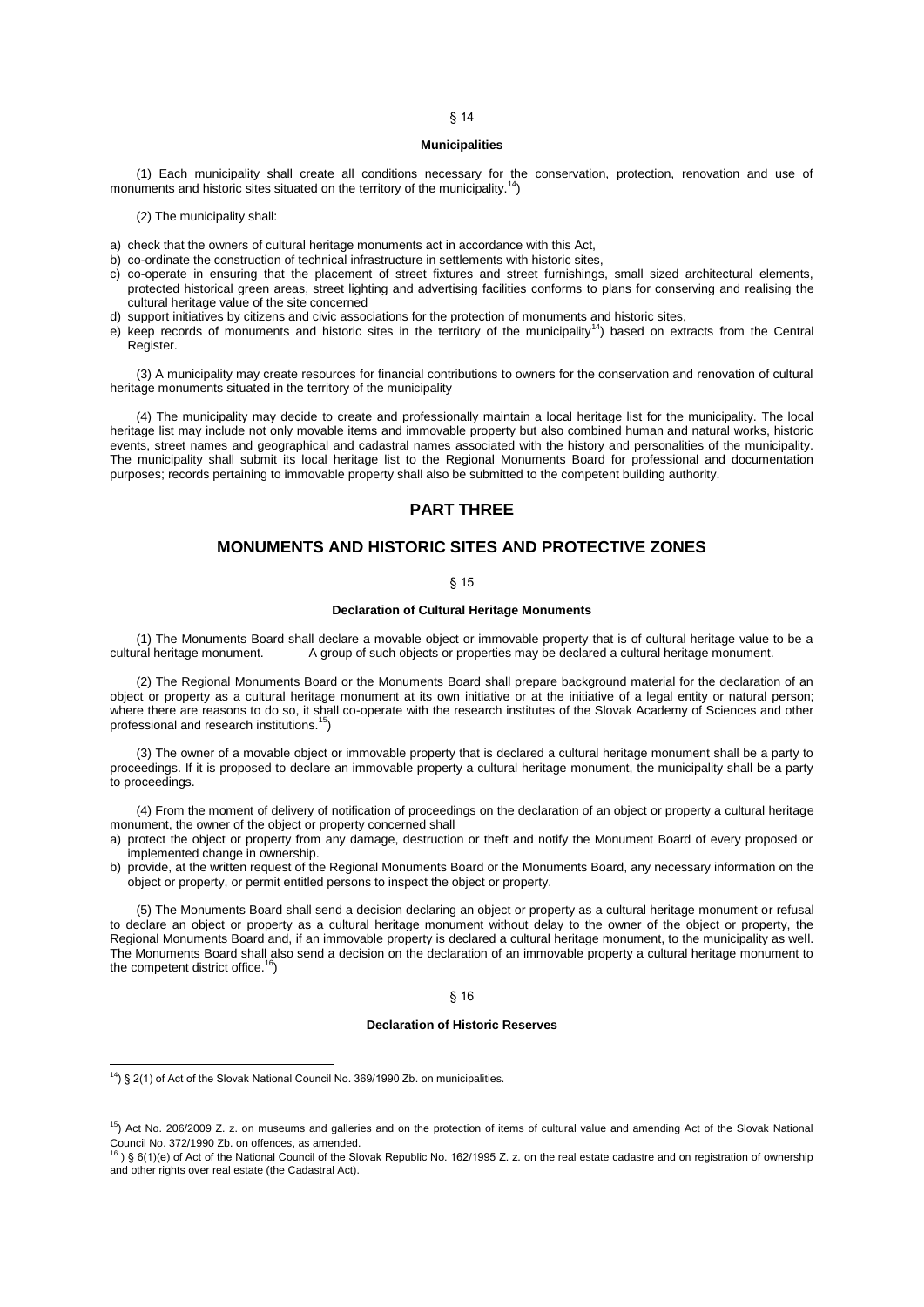(1) A historic reserve is a territory with a homogenous historic residential arrangement and a massive concentration of immovable cultural heritage monuments, or territory with groups of significant archaeological finds and archaeological sites which can be topographically defined.

(2) A historic reserve shall be declared by a government regulation defining its territory, based on a proposal of the Ministry. The proposal for the declaration of a historic reserve shall be prepared by the Monuments Board in co-operation with competent territorial self-government authorities.

## § 17

#### **Declaration of Historic Zones**

(1) A historic zone is a territory with a historical residential arrangement, a territory with landscape of cultural heritage value, or a territory with archaeological finds and archaeological sites which can be topographically defined.

(2) A historic zone shall be declared by a decision of the Ministry defining its territory, based on a proposal of the Monuments Board. Parties to proceedings shall be informed of the decision through a public notice.

§ 18

## **Declaration of Protective Zones**

(1) A protective zone is a territory delimited for the protection and controlled development of the area or surroundings of an immovable cultural heritage monument, a historic reserve or a historic zone.

(2) A protective zone shall be declared by a decision of the Monuments Board defining its territory and conditions of protection based on the opinion of the municipality concerned. Parties to proceedings on the declaration of a protective zone shall be notified of the start of proceedings through a public notice. A decision on the declaration of a protective zone shall be delivered through a public notice.

§ 19

The Monuments Board shall send necessary information to the district office<sup>16</sup>) within 30 days of the entry into force of a decision declaring a territory a historic reserve, a historic zone or a protective zone.

### § 20

### **Amendment or Repeal of Declarations of Cultural Heritage Monuments Historic Reserves, Historic Zones or Protective Zones**

(1) If new circumstances arise, a declaration can be amended in the public interest or repealed, if the cultural heritage values have ceased to exist, by the Monuments Board in the case of a cultural heritage monument, or the government in the case of a historic reserve or the Ministry in the case of a historic zone. A declaration of a protective zone pursuant to § 18(2) can be amended or repealed in the public interest by a decision of the Monuments Board based on the opinion of the municipality concerned. If the declaration of a cultural heritage monument, historic reserve or historic zone is repealed, the Monuments Board shall also repeal the declaration of a protective zone through a decision.

(2) The competent authority may stipulate justifiable conditions in their decision amending or repealing a declaration pursuant to § 15 or 17; the costs of fulfilment shall be borne by the applicant or person in whose interest the declaration is to be changed or repealed.

(3) The Regional Monuments Board or the Monuments Board shall draw up a proposal to amend or repeal a declaration at the initiative of a legal entity, natural person or at its own initiative. If the declaration of an immovable cultural heritage monument, a historic reserve or a historic zone is to be amended or repealed, the Regional Monuments Board or the Monuments Board shall obtain a statement of the affected municipality on the proposal.

(4) The competent authority for the protection of monuments and historic sites shall send a decision pursuant to paragraph (1) to the authorities to which the decision on the declaration was sent.

#### § 21

#### **Inscription in the World Heritage List**

(1) (1) The Ministry may, at its own initiative or at the initiative of the Monuments Board or other legal entity or natural person, make a proposal for the inscription of a cultural heritage monument or historic site in the World Heritage List subject to the conditions stipulated in the international convention.<sup>17</sup>)

(2) The Ministry shall publish a notice of inscription in the World Heritage List in the Collection of Legislative Acts of the Slovak Republic.

 $17$ ) Convention Concerning the Protection of World Cultural and Natural Heritage (Notification No. 159/1991 Zb.).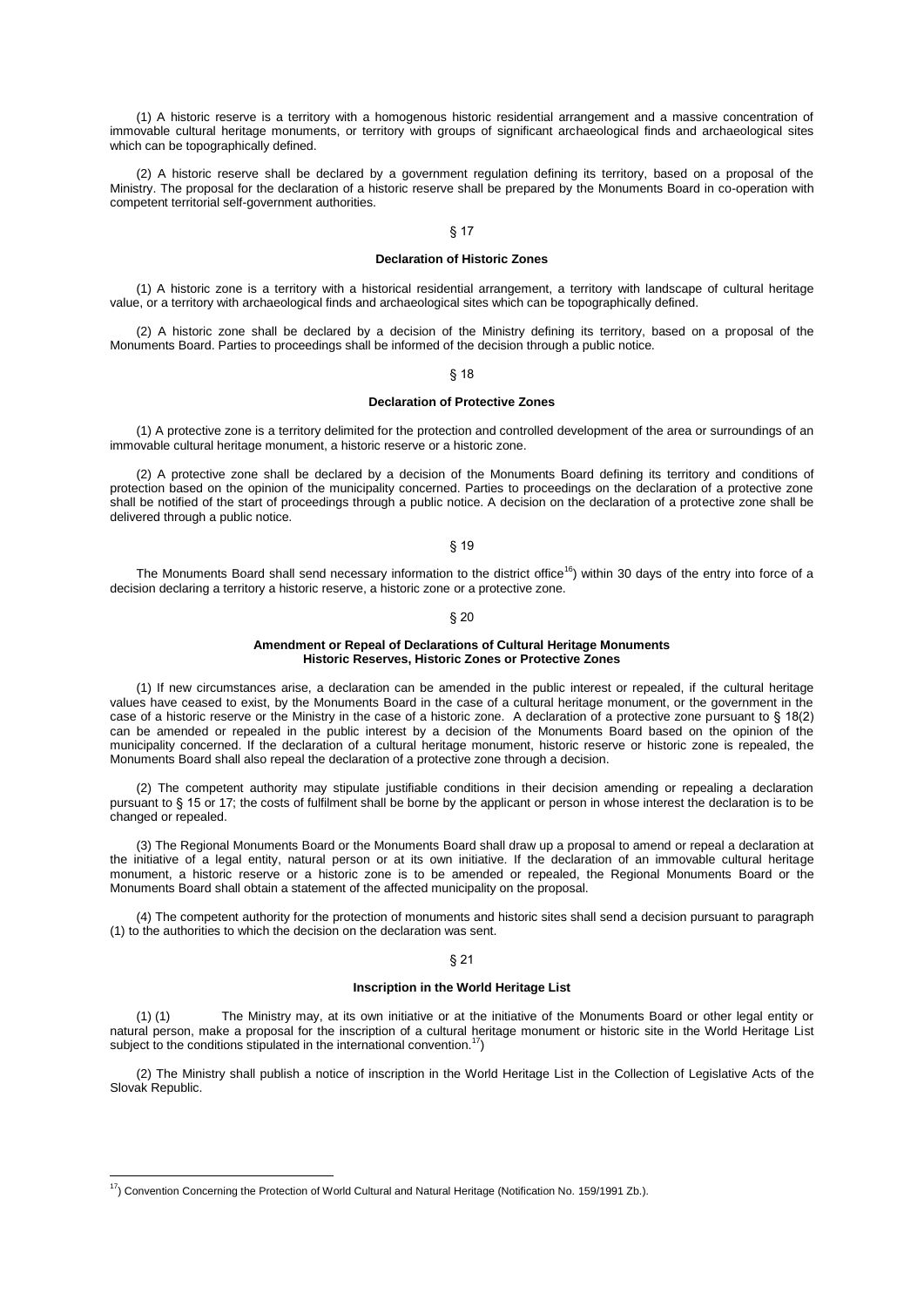## § 22

## **Central Register**

(1) The Central Register shall be kept by the Monuments Board.

(2) The Central Register shall consist of

a) the register of movable cultural heritage monuments,

b) the register of immovable cultural heritage monuments,

c) the register of historic reserves,

d) the register of historic zones,

(3) The Monuments Board shall create an entry in the Central Register no later than 30 days from the declaration of an object or property as a cultural heritage monument or the declaration of a historic site as a historic reserve or historic zone. The owner of a cultural heritage monument shall be notified of its registration without delay.

(4) The Monuments Board shall record in the corresponding register

a) whether an immovable cultural heritage monument is situated in a historic reserve, historic zone or protective zone,

b) whether a protective zone has been declared an immovable cultural heritage monument, historic reserve or historic zone

c) whether a cultural heritage monument, historic reserve or historic zone is inscribed in the World Heritage List,

d) the relocation of a cultural heritage monument to the collection of a museum or gallery.

(5) If the declaration of a movable object or immovable property as a cultural heritage monument, historic reserve or historic zone is repealed, the Monument Board shall delete its entry and archive the original documentation separately.<sup>10</sup>)

(6) The Regional Monuments Board shall keep a heritage list for its territory based on an extract from the Central Register.

#### § 23

#### **Pre-emption Right of State to Purchase Cultural Heritage Monuments**

(1) In cases where the owner intends to sell a cultural heritage monument or a part thereof, they must submit a written offer of sale to the state, represented by the Ministry. An offer is made by declaring all conditions.

(2) If the state accepts the offer, a state organisation appointed by the Ministry shall conclude a purchase agreement with the owner of the cultural heritage monument within 90 days, unless other terms and conditions are agreed.

(3) The state must meet the price offered for the cultural heritage monument by another bidder, unless other terms and conditions are agreed. If the state is unable to meet the offered terms and conditions besides the price, and they cannot be compensated by an appraised price, the pre-emption right shall cease. $^{20}$ )

(4) If the state does not accept the offer within 30 days of its delivery, the pre-emption right shall cease.

## § 24

## **Relocation of Cultural Heritage Monuments**

(1) A movable cultural heritage monument can be permanently relocated only on the basis of a decision of the competent Regional Monuments Board. The owner shall also apply for a decision of the Regional Monuments Board in the event of a temporary relocation that requires professional disassembly of the cultural heritage monument. If a cultural heritage monument is relocated from a space available to the public, the Regional Monuments Board can issue a decision only after consultation with the municipality.

(2) A movable cultural heritage monument can be relocated without the decision of the competent Regional Monuments Board where it is in imminent danger of damage or destruction or in the event of a situation falling under § 28(2)(g) and (h). The owner or the person who carried out the relocation shall inform the Regional Monuments Board without delay.

(3) An immovable cultural heritage monument or a part thereof can be permanently relocated only on the basis of a decision of the competent Regional Monuments Board. In case of the permanent relocation of an immovable cultural heritage monument or a part thereof, the Regional Monuments Board shall issue a decision after a statement is made by the municipality. This shall apply without prejudice to other legislation governing the issue  $^{21}$ ).

(4) If the Regional Monuments Board does not permit the owner to relocate a movable cultural heritage monument, the owner shall be entitled to adequate compensation for the restriction of their ownership rights, which shall be determined by the Regional Monuments Board in the decision under paragraph (1). (4) If the Regional Monuments Board does not permit the owner to relocate an immovable cultural heritage monument, the owner shall be entitled to adequate compensation for the restriction of their ownership rights, which shall be determined by the Regional Monuments Board in the decision under paragraph (3).

<sup>) § 606</sup> of the Civil Code.

 $21^2$ ) Act No. 50/1976 Zb. on land-use planning and the building code (the Building Act) as amended.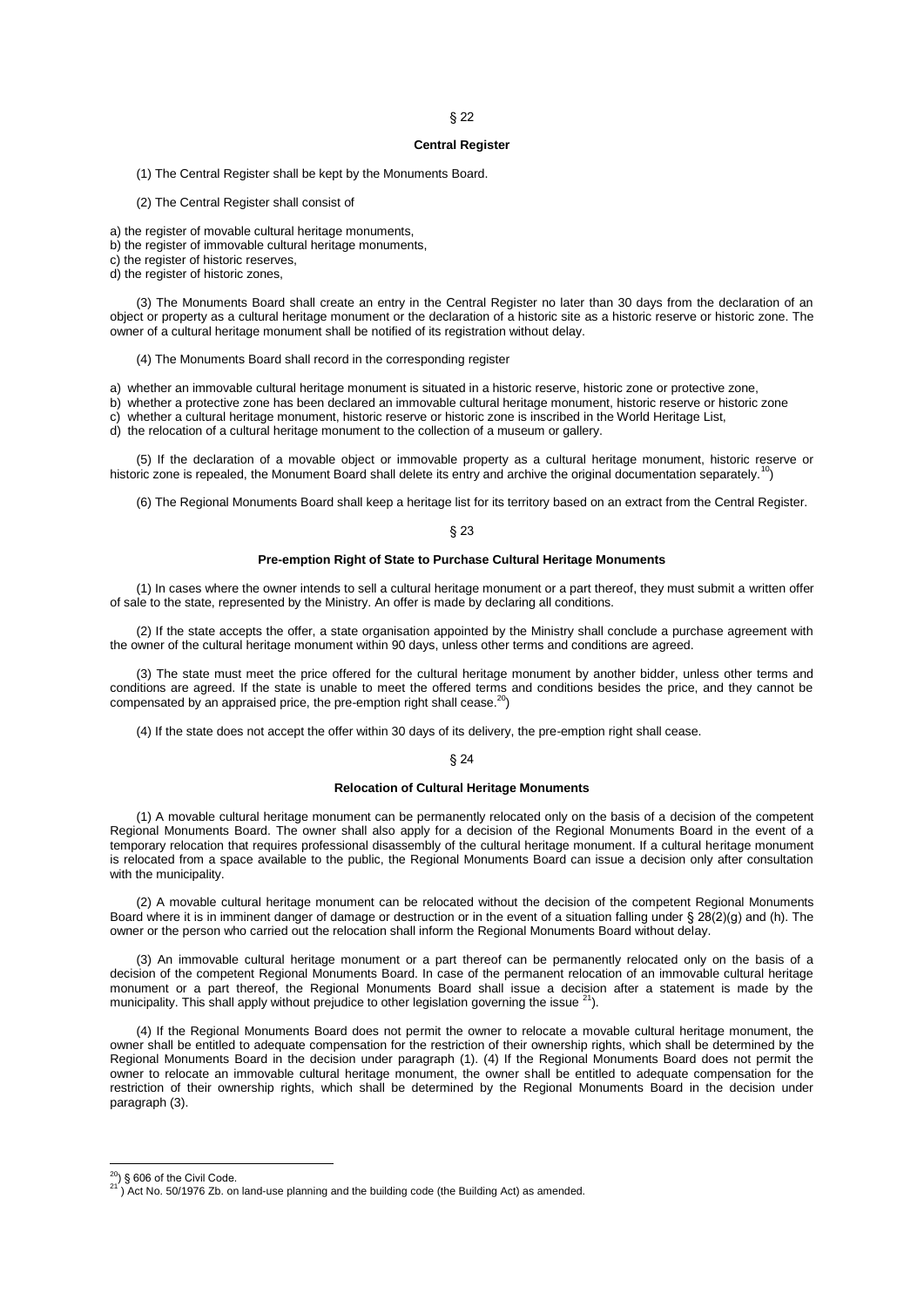## **Cultural Heritage Monuments in Relation to Foreign Countries**

(1) A cultural heritage monument or a part thereof cannot be permanently exported from the territory of the Slovak Republic.<sup>22</sup>)

(2) A cultural heritage monument or a part thereof may be temporarily exported from the territory of the Slovak Republic for up to three years, only on the basis of a permit issued by the Ministry setting the terms and conditions of the temporary export. The Ministry can amend the conditions for the temporary export of a cultural heritage monument at the applicant's justifiable request. A cultural heritage monument or a part thereof cannot be temporarily exported from the territory of the Slovak Republic if there are grounds to believe that the cultural heritage monument or part thereof may be subject to enforcement of a decision or distraint procedure, or a court in the country of destination could impose an injunction or issue a decision or measure preventing the return of the cultural heritage monument or a part thereof to the territory of the Slovak Republic.

(3) An application for a permit for the temporary export of a cultural heritage monument or a part thereof shall include the identification data of the applicant, the identification data of the recipient of the cultural heritage monument or its part, the identifying marks of the cultural heritage monument or its part, the purpose of export, the duration of export and a statement of the competent Regional Monuments Board. The application shall be submitted to the Ministry using the form published by the Ministry on its website.

(4) The Ministry may require as conditions for issuing a permit for the temporary export of a cultural heritage monument the conclusion of an insurance contract, the submission of the loan agreement or also a guarantee based on the price of the cultural heritage monument determined by expert appraisal,<sup>23</sup>) or other conditions. Costs related to the issuing of permit for the temporary export of a cultural heritage monument or its part shall be borne by the applicant or the person in whose interest the permit is issued.

(5) The applicant shall notify the competent Regional Monuments Board without delay of the return of the cultural heritage monument or its part to the territory of the Slovak Republic. The Regional Monuments Board shall, within 30 days of notification, verify that the returned cultural heritage monument or its part is the same as that which was exported and assess its overall condition.

(6) An item of cultural heritage value that is in the territory of the Slovak Republic as a loan from a foreign state, which has declared ownership of the item, shall not be subject to exercise of a decision or distraint<sup>23a</sup>) and no injunction shall prevent the disposal of such an item; nor is it possible to issue a decision preventing the return of such an object to a foreign state.

(7) The temporary export of a cultural heritage monument or a part thereof outside the customs territory of the European<br>Union shall be conducted in accordance with the relevant regulation.<sup>23b</sup>) An application for the tem heritage monument or a part thereof from the customs territory of the European Union shall be submitted to the Ministry using the form given in the annexes to the relevant regulation;<sup>23b</sup>) the Ministry shall provide the form for a temporary export permit on request. Export outside the customs territory of the European Union shall be governed by the provisions of paragraphs (1), (2) and (4) to (6) *mutatis mutandis*.

### § 26

## **Return proceedings**

(1) The Ministry shall bring proceedings without delay for the return of an unlawfully exported cultural heritage monument as soon as it became aware of the facts evidencing an illicit export.

(2) The Ministry shall bring proceedings without delay on the return of an object of cultural heritage value unlawfully<br>imported to the territory of the Slovak Republic<sup>22</sup>) on the basis of a well-founded written request f the country from which the object of cultural heritage value was imported.

# **PART FOUR**

# **PROTECTION OF MONUMENTS AND HISTORIC SITES**

## § 27

## **Basic Protection of Cultural Heritage Monuments**

(1) Basic protection of a cultural heritage monument shall mean the set of activities and measures implemented in order to prevent the endangering, damage, destruction or theft of a cultural heritage monument, and in order to permanently keep the

 $\overline{a}$ 

<sup>23a</sup>) For example the Code of Civil Procedure, as amended, § 114 of Act of the National Council of the Slovak Republic No. 233/1995 Z. z. on court enforcement officers (executors) and enforcement procedure (the Code of Enforcement Procedure) and amending certain acts. 23b) Council Regulation (EC) No 116/2009 of 18 December 2008 on the export of cultural goods (codified version), (OJ L 39, 10.2.2009).

<sup>&</sup>lt;sup>22)</sup> Decree of the Ministry of Foreign Affairs No. 15/1980 Zb. on the Convention on the Means of Prohibiting and Preventing the Illicit Import, Export and Transfer of Ownership of Cultural Property.

 $^{23}$ ) § 17 of Act No. 382/2004 Z. z. on experts, interpreters and translators and amending certain acts.

Commission Implementing Regulation (EU) No 1081/2012 of 9 November 2012 for the purposes of Council Regulation (EC) No 116/2009 on the export of cultural goods (OJ L 324, 22.11.2012).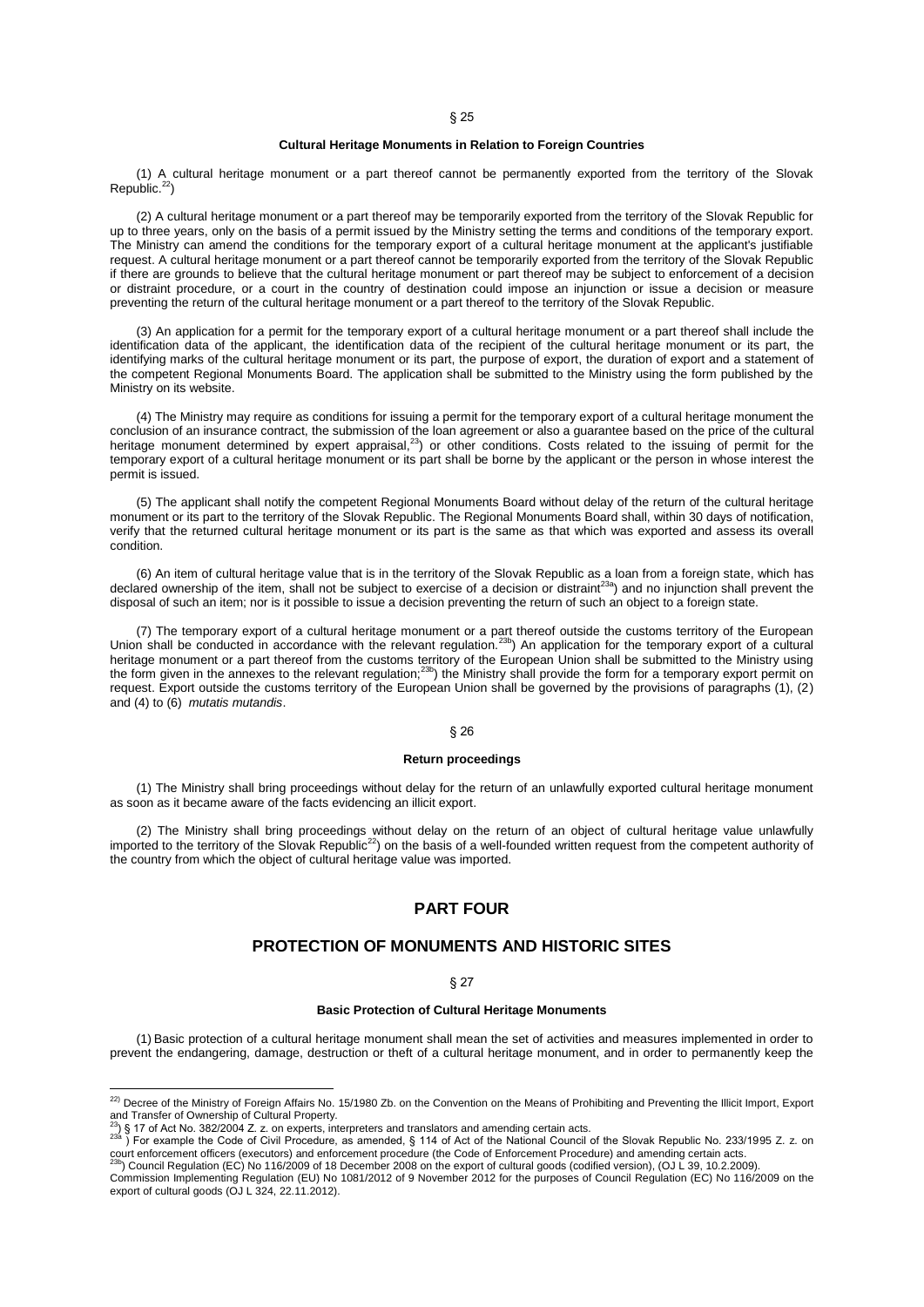cultural heritage monument including its surroundings in a good condition and for means of use and presentation appropriate to its cultural heritage value and to its technical condition.

(2) It is prohibited, in the immediate vicinity of an immovable cultural heritage monument, to carry out building activities or other activities that could endanger the cultural heritage value of the cultural heritage monument. The phrase "immediate vicinity of a cultural heritage monument" shall mean the space within a distance of ten metres from the immovable cultural heritage monument; the distance of ten metres is measured from the outer wall of the building, if the immovable cultural heritage monument is a building, or from the edge of the land, if the immovable cultural heritage monument includes a plot of land.

## § 28

### **Rights and duties of the Owner**

(1) The owner of a cultural heritage monument has the right

- a) to request professional and methodological assistance from the Regional Monuments Board free of charge in matters relating to the protection of the cultural heritage monument.
- b) to apply for a grant or state aid<sup>24</sup>) from the municipality and the Ministry for the conservation of the cultural heritage value of the monument,
- c) to adequate compensation for any demonstrable loss incurred as a result of the application of this Act or a decision pursuant to this Act.

### (2) The owner of a cultural heritage monument shall be obliged

- a) to provide for the basic protection of the cultural heritage monument at their own expense
- b) to use the cultural heritage monument in accordance with its cultural heritage value,
- c) to notify the counterparty, in the event of a transfer of ownership, that the cultural heritage monument is subject to protection as defined in this Act,
- d) to allow employees of a body for the protection of monuments and historic sites or other authorised persons, upon presentation of their service cards, to enter the premises of an immovable cultural heritage monument provided it is not a residence, or to present a movable cultural heritage monument for documentation or research purposes or for the purpose of preventing damage or destruction of the cultural heritage monument,
- e) to permit labelling of the cultural heritage monument where the Regional Monuments Board so decides,
- f) to permit public access to a cultural heritage monument that is not a residence subject to conditions specified in advance, and subject to compensation, if the Regional Monuments Board so decides.
- g) to ensure special protection of the cultural heritage monument and to place a movable cultural heritage monument in custody at a location agreed in advance in the event of an extraordinary situation,<sup>11</sup>)
- h) to ensure special protection of the cultural heritage monument and place a movable cultural heritage monument in custody at a location agreed in advance for a necessary period during a state of crisis and during wartime or a state of war<sup>26</sup>) to secure the cultural heritage monument in accordance with international law. $27$ )

(3) The owner of a cultural heritage property shall notify the Regional Monuments Board and the municipality of

- a) every threat, damage, theft or destruction of a cultural heritage monument without delay,
- b) every intended change in the use of a cultural heritage monument, including in the case of an immovable cultural heritage monument, its vacation,
- c) any change in the ownership a cultural heritage monument, within 30 days of execution.<sup>28</sup>)

(4) The owner of immovable property that is not a cultural heritage monument which is situated in a historic reserve, in a historic zone or in a protective zone

- a) has the right to request professional and methodological assistance from the Regional Monuments Board free of charge,
- b) is obliged to dispose of and use the immovable property in a manner that does not endanger the cultural heritage value of an immovable cultural heritage monument, the historic reserve or the historic zone.

#### § 29

#### **Basic protection of historic sites**

(1) Basic protection of historic sites shall mean the set of activities and measures through which the state administration authorities and territorial self-governing authorities in co-operation with the owners of immovable property ensure the conservation of the cultural heritage value of such sites, their good technical and operational condition, aesthetic value and the appropriate use of individual buildings, groups of building, areas or urban arrangements and the provision of appropriate infrastructure for historic sites.

(2) the Regional Monuments Board shall draw up principles for the protection of the historic site, which shall be the document for the implementation of basic protection pursuant to paragraph (1) and shall be taken into account in the land-use

 $\overline{a}$ 

 $^{24}$ ) Act No. 231/1999 Z. z. on state aid.

<sup>26</sup>) Articles 2 and 3 of Constitutional Act No. 227/2002 Z. z. on national security in wartime, a state of war, a state of emergency and a state of crisis, as amended.<br><sup>27</sup> ) Decree of the minister of foreign affairs no. 94/1958 Zb. on the Convention for the Protection of Cultural Property in Armed Conflict and its

protocol.<br><sup>28</sup>) § 133 of the Civil Code.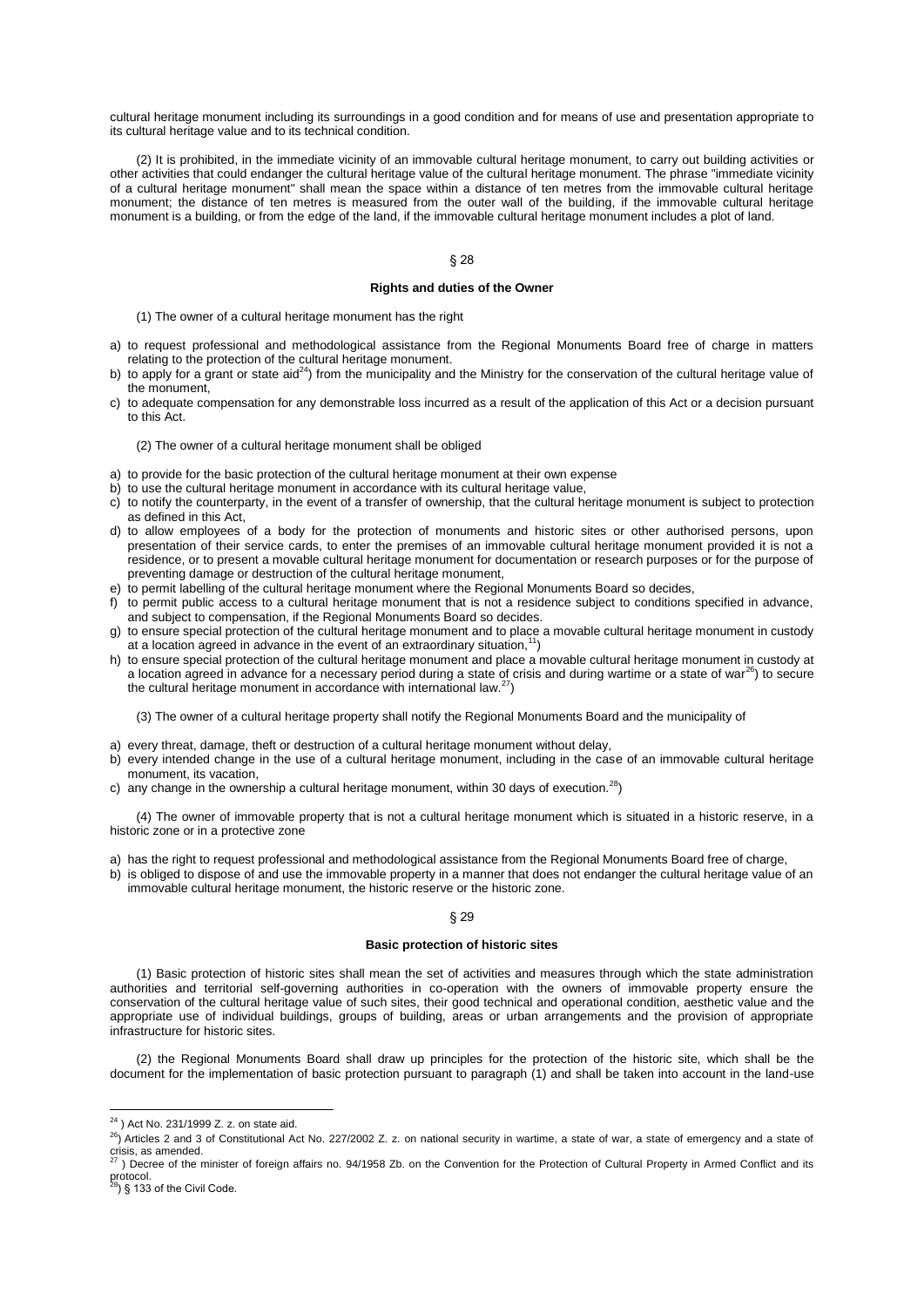plan. The principles are a part of the territorial plan for the protection of the cultural values of the territory, which is one of the materials used in the preparation of land-use planning documentation pursuant to the relevant legislation.<sup>2</sup>

(3) The principles for the protection of a historic reserve or a historic zone shall include requirements for the appropriate functional use of the site, for the conservation, maintenance and regeneration of its historic pattern and subdivision, the material and designs used in buildings, the height and spatial arrangement of objects, the architectural style, elements of street fixtures and street furnishings, historic green areas, typical views, silhouettes and panoramas, archaeological sites, and other cultural and natural values of the historic site.

(4) The competent local Regional Monuments Board is an interested state administration authority for the purposes of consultations on the relevant regional, municipal and zonal land-use plans.28a)

# § 30

#### **General Conditions for the Protection of Monuments and Historic Sites**

(1) Everyone is obliged to behave in such a way that their actions do not endanger basic protection of cultural heritage monuments pursuant to § 27 and basic protection of historic sites pursuant to § 29 and do not cause any adverse changes in the condition of cultural heritage monuments and the condition of archaeological sites.

(2) The provisions of paragraph (1) shall apply without prejudice to liability for damages pursuant to other relevant legislation.<sup>29</sup>)

(3) No advertisement and no advertising, information, promotional or technical equipment that is not a building can be installed on an immovable cultural heritage monument or in a historic site without a decision of the Regional Monuments Board. In its decision the Regional Monuments Board shall determine whether a submitted proposal is acceptable with reference to the interests protected by this Act and determine conditions for the installation and its location. If the installation of an advertisement, or advertising, information, promotional or technical equipment is subject to approval by the building office, the Regional Monuments Board shall issue a binding opinion concerning the interests protected by this Act and shall have the<br>standing of an interested authority in proceedings of the building office;<sup>29a</sup>) the Regional Monumen binding standpoint in proceedings of the building office concerning a protective zone.

(4) A binding standpoint of the Regional Monuments Board is required for all decisions of other state administration authorities and territorial self-governing authorities that may affect interests protected by this Act. A state administration authority or territorial self-governing authority that is conducting proceedings that could affect the interest of protection of monuments and historic sites can decide in matters itself only after receiving the final decision or binding opinion of the state administration body for the protection of monuments and historic sites.

#### § 31

## **Corrective measures**

(1) If the Regional Monuments Board finds that the owner is not providing basic protection of a cultural heritage monument pursuant to § 27 or an immovable property in a historic site pursuant to § 29, it shall commence proceedings requiring the owner to take corrective action within a set period, subject to set conditions and at the owner's expense; corrective action shall mean restoring conditions in which the conservation of the cultural heritage value of the object or property is not endangered.

(2) If corrective action requires preparatory documentation, project documentation or other background material, the Regional Monuments Board shall require, during proceedings under paragraph (1) that the owner submits such documentation in a set scope by a set deadline.

(3) If a cultural heritage monument, an immovable property in a historic site or a historic site is in imminent danger, the regional Monuments Board shall submit a proposal to the competent authority for the prohibition or restriction of the unauthorised activity and any authorised activity threatening the conservation of cultural heritage value or which could result in the damage, destruction or theft of a cultural heritage monument. In the case of a serious and imminent threat to a cultural heritage monument, an immovable property in a historic site or a historic site the Regional Monuments Board can decide immediately. An appeal against a decision pursuant to the previous sentence shall not suspend its effect.

(4) If the owner of a movable cultural heritage monument fails to ensure the conditions for its conservation and protection against damage, destruction or theft, the Regional Monuments Board shall decide on its deposition with a professional institution while the reasons for its deposition exist.

 $^{28a}$ ) § 22 of Act No. 50/1976 Zb. as amended.

<sup>29 § 420</sup>a of the Civil Code.<br><sup>29a</sup> ) § 140a(1)(a) of Act No. 50/1976 Zb. as amended by Act No. 479/2005 Z. z.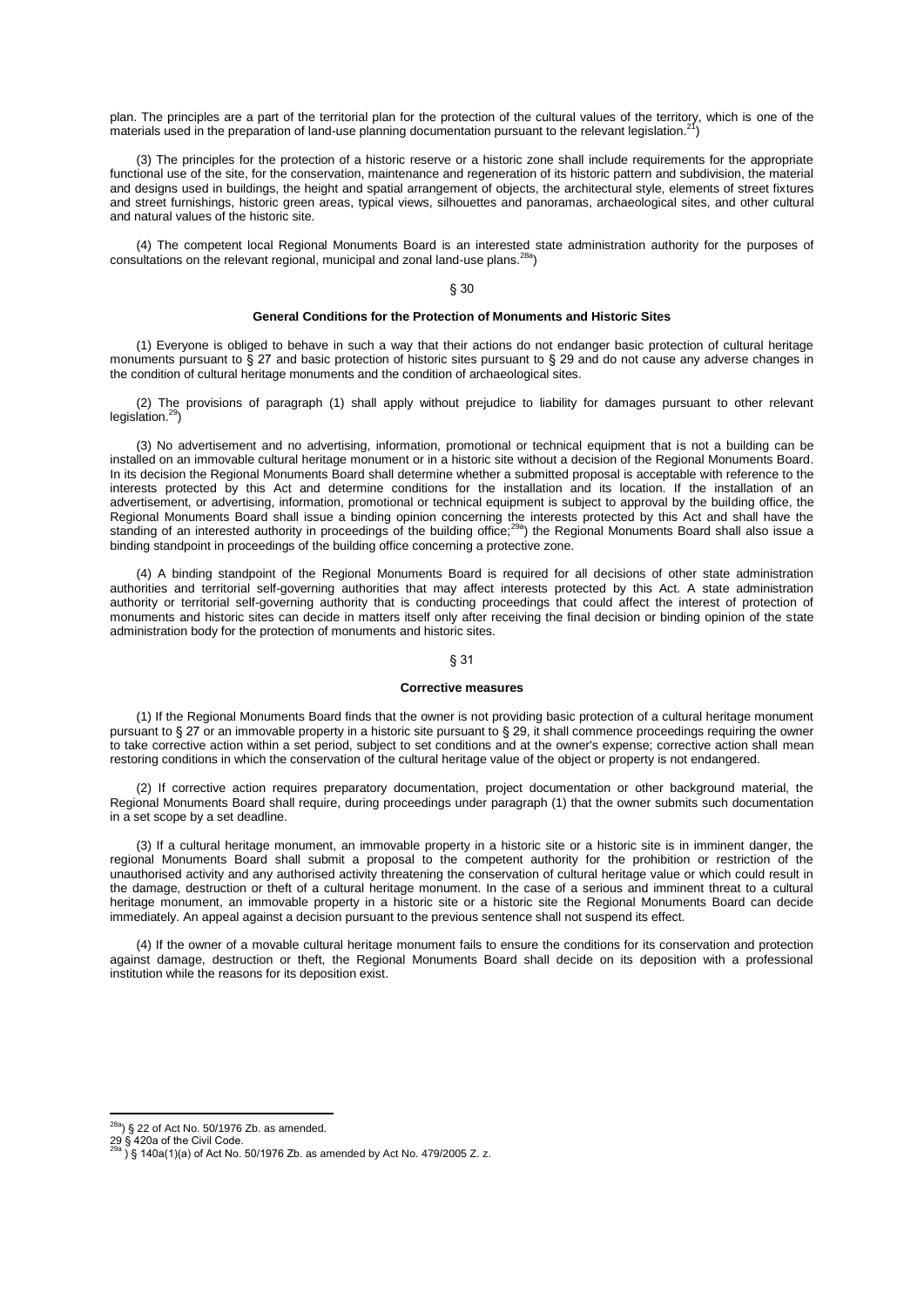## **PART FIVE**

# **RENOVATION AND RESTORATION OF CULTURAL HERITAGE MONUMENTS AND MODIFICATION OF IMMOVABLE PROPERTY**

§ 32

#### **Renovation of Cultural Heritage Monuments and Modification of Immovable Property**

(1) For the purposes of this Act, the renovation of cultural heritage monuments (hereinafter referred to as "renovation") shall mean the set of specialised craft activities<sup>29b</sup>) and other professional activities for the maintenance, conservation, repair, adaptation or reconstruction of a cultural heritage monument or a part thereof for the conservation of its cultural heritage value. For the purposes of this Act, renovation shall also include activities that are not subject to reporting duty and do not require a permit under the relevant legislation. $21$ )

(2) Before commencing renovation, the owner of a cultural heritage monument must submit an application to the Regional Monuments Board for a decision on the renovation plan. If the owner commences restoration work without a final decision on the renovation plan, the Regional Monuments Board shall commence proceedings on renovation by issuing a notice of the commencement of proceedings on renovation, which shall be delivered to the owner of the cultural heritage monument, ordering the immediate suspension of work until a decision is issued.

(3) The owner shall enclose the renovation plan with the application for a decision on the renovation plan; it shall include the identification data of the cultural heritage monument, information on the ownership of the cultural heritage monument, the planned future use of the cultural heritage monument and a specification of the changes foreseen in the cultural heritage monument.

(4) In the decision on the renovation plan pursuant to paragraph (2) the Regional Monuments Board shall specify whether the proposed plan is acceptable in relation to the interests protected by this Act and specify conditions in which the anticipated renovation plan can be prepared and implemented so as not to endanger, damage or destroy the cultural heritage monument, stating in particular whether the renovation plan requires research and other preparatory documentation and project documentation. In the decision on the renovation plan pursuant to paragraph (2), the Regional Monuments Board shall also set the owner of the cultural heritage monument the duty to notify the regional monuments board in advance of the start of restoration and the forecast end of renovation.

(5) Before commencing a new building or the modification of land or a building that is not a cultural heritage monument (hereinafter referred to as "modification of immovable property") but is situated in a historic site, the owner of such immovable property must request a decision of the Regional Monuments Board by submitting an application for a decision on a plan for modification of immovable property in a historic site. If an owner commences modification of immovable property in a historic site without a final decision on the modification plan, the Regional Monuments Board shall commence administrative proceedings by issuing a notice of the commencement of modification of immovable property in a historic site, which shall be delivered to the owner of the immovable property, ordering the immediate suspension of work until a decision is issued. The demolition of an immovable property in a historic site shall not be modification of immovable property.

(6) The owner shall enclose the plan for modification of immovable property with the application for a decision on the plan; the plan shall include information on the immovable property, basic ownership information on the immovable property, the planned use of the immovable property and specification of the foreseen changes to surfaces and spaces.

(7) In a decision pursuant to paragraph (5) the Regional Monuments Board shall determine whether the proposed plan is acceptable with regard to the interests protected by this Act, and set conditions for the implementation of modifications to the immovable property in a historic site, in particular principles of spatial organisation, height and architectural solutions for the exterior of the immovable property. The Regional Monuments Board shall also determine whether the modifications require research and other preparatory documentation and project documentation and require the owner to notify the board in advance of the commencement of modification of the immovable property and the forecast end of work.

(8) Project documentation for renovation and project documentation for modification of immovable property in a historic site can be drawn up only by a person so authorised pursuant to the relevant legislation.<sup>31</sup>)

(9) The owner must consult with the Regional Monuments Board during the preparation of the project documentation pursuant to paragraph (8) and any subsequent change to it in order regarding the preservation of the cultural heritage value of the monument or historic site.

(10) The owner shall submit the preparatory documentation pursuant to paragraphs (4) and (7) to (9)to the Regional Monuments Board before commencing renovation work or modification of immovable property in a historic zone. The Regional Monuments Board shall issue separate binding opinions on the preparatory documentation and project documentation for each renovation and each modification of immovable property in a historic site.

(11) Before commencing the modification of immovable property that is not a cultural heritage monument but is situated in a protective zone, the owner of such immovable property must apply to the Regional Monuments Board for a binding opinion. The owner shall attach to the application for a binding standpoint the plan for modification of the immovable property containing

 $\overline{a}$ 

 $^{29b}$ ) § 7 of Act of the Slovak National Council No. 4/1958 Zb. on folk manufacture and crafts.

<sup>&</sup>lt;sup>31</sup>) Act of the Slovak National Council No. 138/1992 Zb. on authorised architects and authorised civil engineers, as amended by Act No. 236/2000  $Z^{\prime}$  z.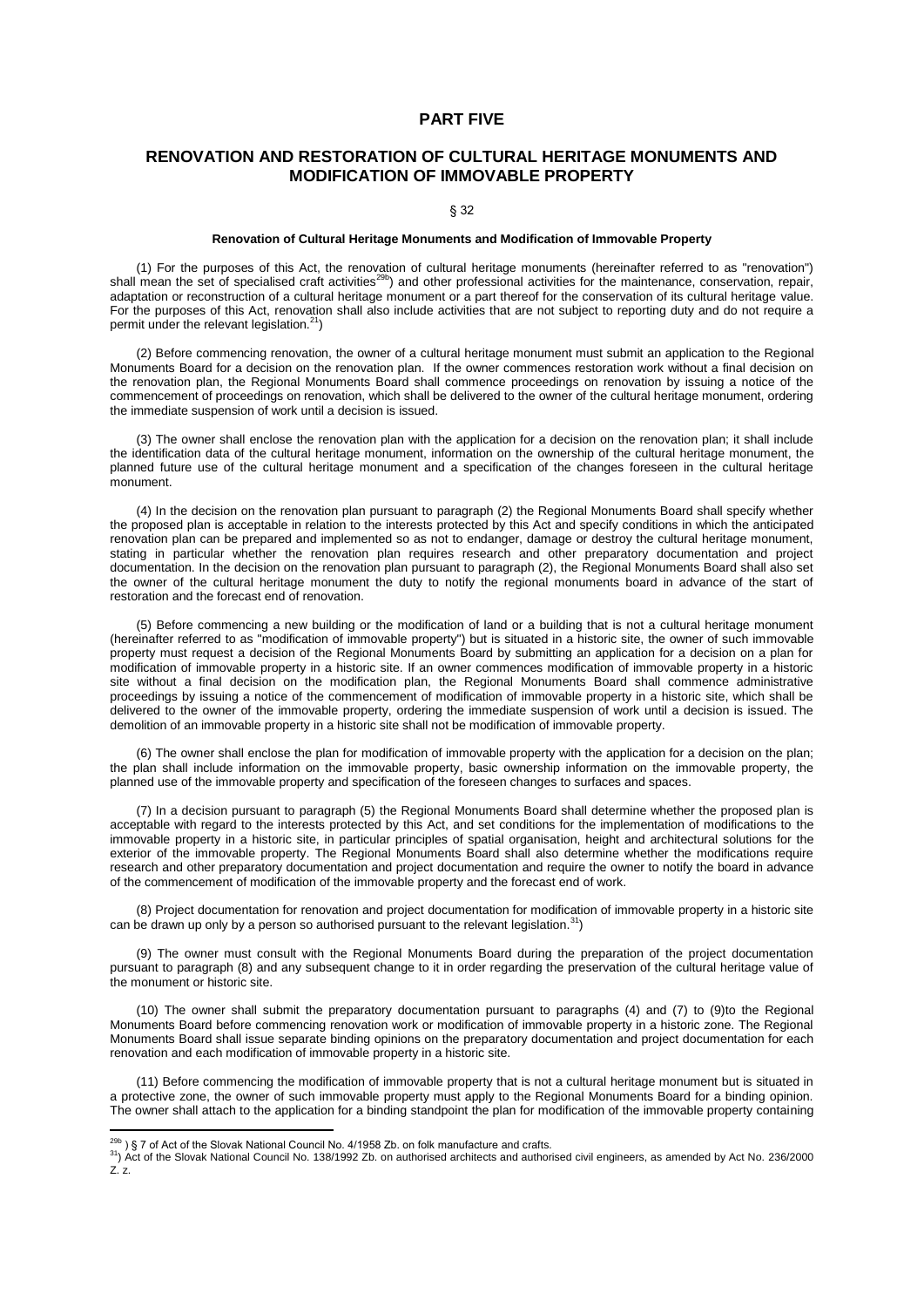information on the ownership of the property and specification of the foreseen changes to surfaces and spaces. The Regional Monuments Board shall issue a binding opinion on the plan to modify immovable property in the protective zone specifying whether the proposed plan is acceptable with reference to the interests protected by this Act and set conditions for the implementation of the modification of the immovable property, in particular principles of spatial organisation, height and architectural solutions for the exterior of the immovable property.

(12) In land-use proceedings, building proceedings, proceedings on the permission of changes to a building, proceedings on retrospective approval of a building, proceedings on the declaration of maintenance work, final approval proceedings, proceedings on the change of use of a building, proceedings on permission of land modification, work and equipment, proceedings on urgent safety work,<sup>31aa</sup>) in proceedings on the ordering of essential modifications<sup>31ab</sup>) or proceedings on the demolition of an immovable cultural heritage monument or a building in a historic site or a protective zone, the decision of the<br>building office<sup>31a</sup>) shall be based on the binding standpoint<sup>31b</sup>) of the Regional Monument proceed in the same way even in the event that work can be carried out based on a notice.

(13) During the renovation of a cultural heritage monument and the modification of immovable property in a historic site or a protective zone, the Regional Monuments Board shall perform state supervision in the field of monuments and historic sites. It shall notify the building office<sup>32</sup>) and the owner of any deficiencies that it identifies. If the Regional Monuments Board finds deficiencies that could result in the endangering, damage or destruction of the cultural value of the cultural heritage monument or the historic zone, or detects activities of the owner that are contrary to its decision or binding standpoint, it shall stop the work by means of a decision on the suspension of work. An appeal against a decision pursuant to the previous sentence shall not suspend its effect.

(14) If an unexpected find is uncovered during renovation or modification of immovable property, the person performing the work shall report the find to the Regional Monuments Board and stop work that endangers the find or the find site until the Regional Monuments Board issues a decision. The Regional Monuments Board shall issue a decision on further action within three working days of the reporting of the find.

(15) The owner shall submit to the Regional Monuments Board one copy of complete documentation of actual renovation work performed free of charge within 15 days of ending work.

## § 33

## **Restoration of Cultural Heritage Monuments**

(1) The restoration of a cultural heritage monument or a part thereof<sup>33</sup>) (hereinafter referred to as "restoration") shall mean a specific type of restoration.

(2) An owner can prepare a restoration only based on a prior decision of the Regional Monuments Board on the restoration plan.

(3) The owner shall enclose the restoration plan with the application for a decision on it; the restoration plan shall include information on the cultural heritage monument, information on the owner and a specification of the restoration and the reasons for it.

(4) The Regional Monuments Board shall determine the type of restoration documentation, the extent of restoration research and the type, extent and conditions of the performance of restoration work in the decision on the restoration plan and in the case of an immovable cultural heritage monument, no later than in the decision on the preparatory documentation for renovation of the cultural heritage monument.

(5) Restoration documentation shall form an integral part of the restoration and shall be drawn up in two stages: a) the report on restoration research and the restoration proposal, b) documentation of restoration work carried out.

(6) The Regional Monuments Board shall issue separate decisions for each stage of restoration of documentation; a separate decision can be issued on the report on restoration research.

(7) Restoration can be carried out only by a natural person who has professional competence for it pursuant to relevant legislation.<sup>34</sup>)

(8) During restoration the Regional Monuments Board shall carry out state supervision of monuments and historic sites. If new facts or deficiencies are identified that could result in the endangerment, damage or destruction of the cultural heritage value of the monument, the Regional Monuments Board shall suspend the work concerned by means of a decision.

(9) If new circumstances are discovered or an unexpected find is uncovered, the responsible restoration worker shall stop work until a decision is issued by the Regional Monuments Board. The Regional Monuments Board shall issue a decision on further action within three working days of the stopping of work.

 $^{31aa}$ ) § 94 of Act No. 50/1976 Zb. as amended.

 $31ab$  ) § 87 of Act No. 50/1976 Zb. as amended by Act No. 237/2000 Z. z.

<sup>&</sup>lt;sup>31a</sup>) Part five of Act No. 50/1976 Zb. as amended.

 $^{31b}$ ) § 140b of Act No. 50/1976 Zb. as amended by Act No. 479/2005 Z. z.

 $32$ ) § 102 of Act No. 50/1976 Zb. as amended.

 $33$ ) Act of the National Council of the Slovak Republic No. 200/1994 Z. z. on the Chamber of Restorers and on the performance of restoration activities by its members.<br><sup>34</sup>) § 5(2)(a) to (d) of Act of the National Council of the Slovak Republic No. 200/1994 Z. z.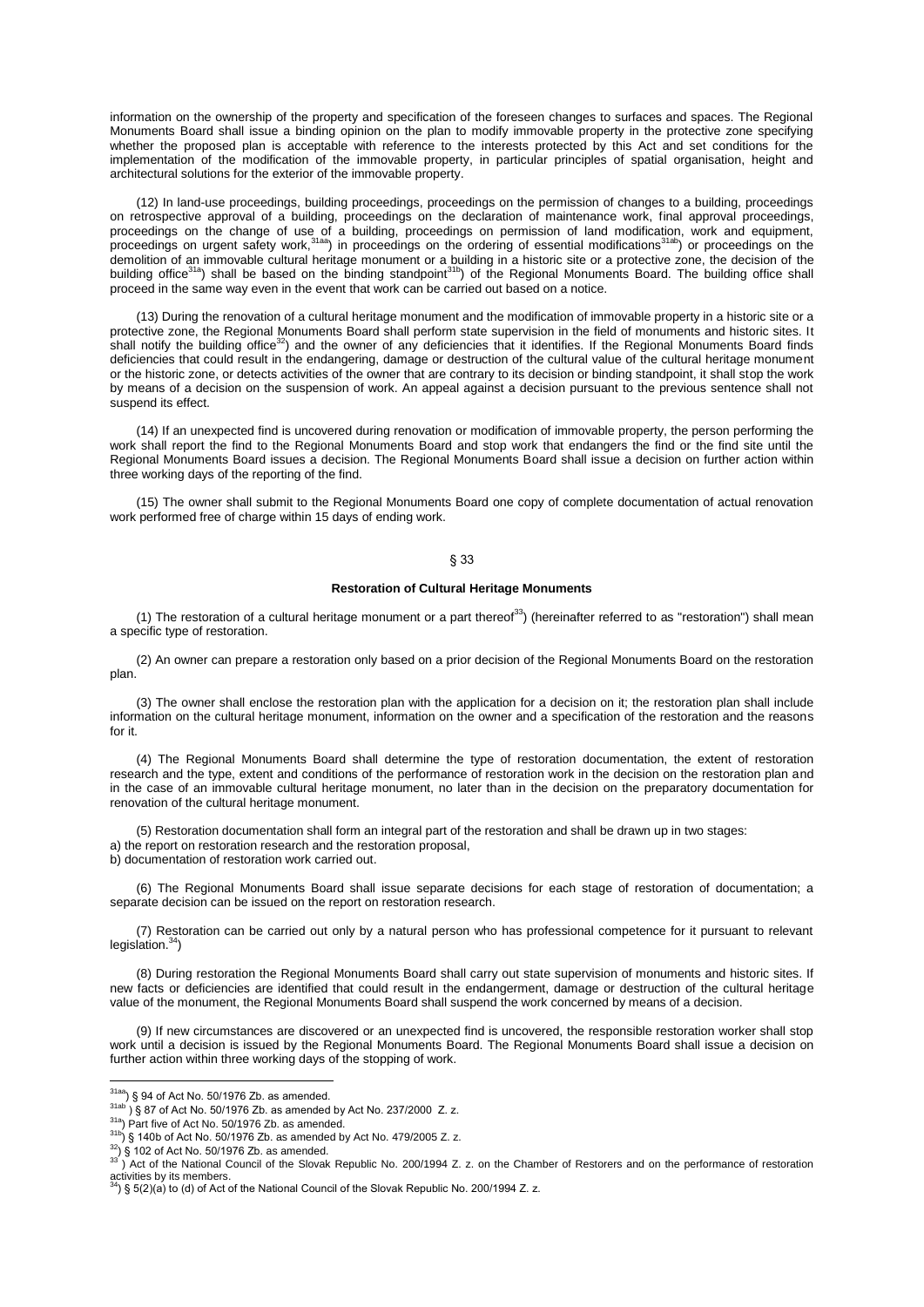(10) After issuing its decision, the Regional Monuments Board shall retain one copy of the restoration proposal for use in the performance of state supervision of monuments and historic sites. After the completion of restoration, the owner shall deliver one copy of documentation of restoration work carried out to the Regional Monuments Board free of charge within 60 days.

(11) The particulars of the performance of restoration work and of restoration documentation shall be laid down in an act of general application issued by the Ministry.

§ 34

#### **State Aid and Municipal Aid for the Renovation and Restoration of Cultural Heritage Monuments**

(1) In cases where an owner cannot cover, either a part or the whole of the costs of renovation or restoration, they may ask the Ministry and municipality for a financial contribution. There is no legal title to this contribution.

(2) The owner shall enclose with their application for a financial contribution a decision of the Regional Monuments Board pursuant to § 32(4) or on a restoration plan pursuant to § 33(4). An application for a financial contribution from the Ministry shall also include a statement of the municipality stating the amount of any municipal contribution or reasons why the municipality has not provided a financial contribution.

(3) The Ministry may require the return of a contribution provided for renovation if the whole or part of the cultural heritage monument whose value was increased by the work performed is transferred for payment within ten years of provision of the contribution.

(4) A contribution pursuant to paragraph (1) shall not be provided if essential costs can be covered under other legislation.<sup>35</sup>)

(5) The state may also provide the owner of a cultural heritage monument with indirect assistance in accordance with the relevant legislation.<sup>36</sup>)

# **PART SIX**

# **CULTURAL HERITAGE RESEARCH AND FINDS**

#### § 35

#### **Cultural Heritage Research**

(1) "Cultural heritage research" shall mean professional activity aimed at acquiring knowledge on cultural heritage monuments, historic sites, archaeological finds and archaeological sites.

- (2) Cultural heritage research shall be carried out for
- a) the preparation of renovation and restoration of cultural heritage monuments, b) the preparation of modifications of immovable property in historic sites,
- the preparation of modifications of immovable property in historic sites,
- c) the protection of archaeological finds,
- d) the preparation of principles for the protection of historic sites
- e) scientific purposes and documentation purposes
	- (3) Cultural heritage research shall be classified by orientation as:
- a) art historical research
- b) architectural historical research
- c) urban historical research
- d) archaeological research.

 $\overline{\phantom{a}}$ 

- (4) Cultural heritage research shall be classified by time of performance as:
- a) advance research, which is carried out before the start of renovation, building activity or other economic activity with the objective of identifying and investigating cultural heritage values, the occurrence of objects of cultural heritage value or archaeological finds,
- b) rescue research, which is carried out during building activities or other economic activities, in the event of landslides, erosion and other natural phenomena in order to rescue identified items of cultural heritage value.

(5) For the purposes of this act, cultural heritage research for scientific purposes and documentation purposes shall mean cultural heritage research not carried out in connection with construction activity or other economic activity.

(6) Before the start of cultural heritage research for scientific purposes and documentation purposes, an application for a decision on the research must be submitted to the Regional Monuments Board. The application shall include written consent of

 $^{35}$ ) § 95 of Act No. 50/1976 Zb. as amended by Act No. 229/1997 Z. z.

 $^{36}$ ) § 4(1)(d) and § 5(2)(c) and (d) of Act No. 231/1999 Z. z.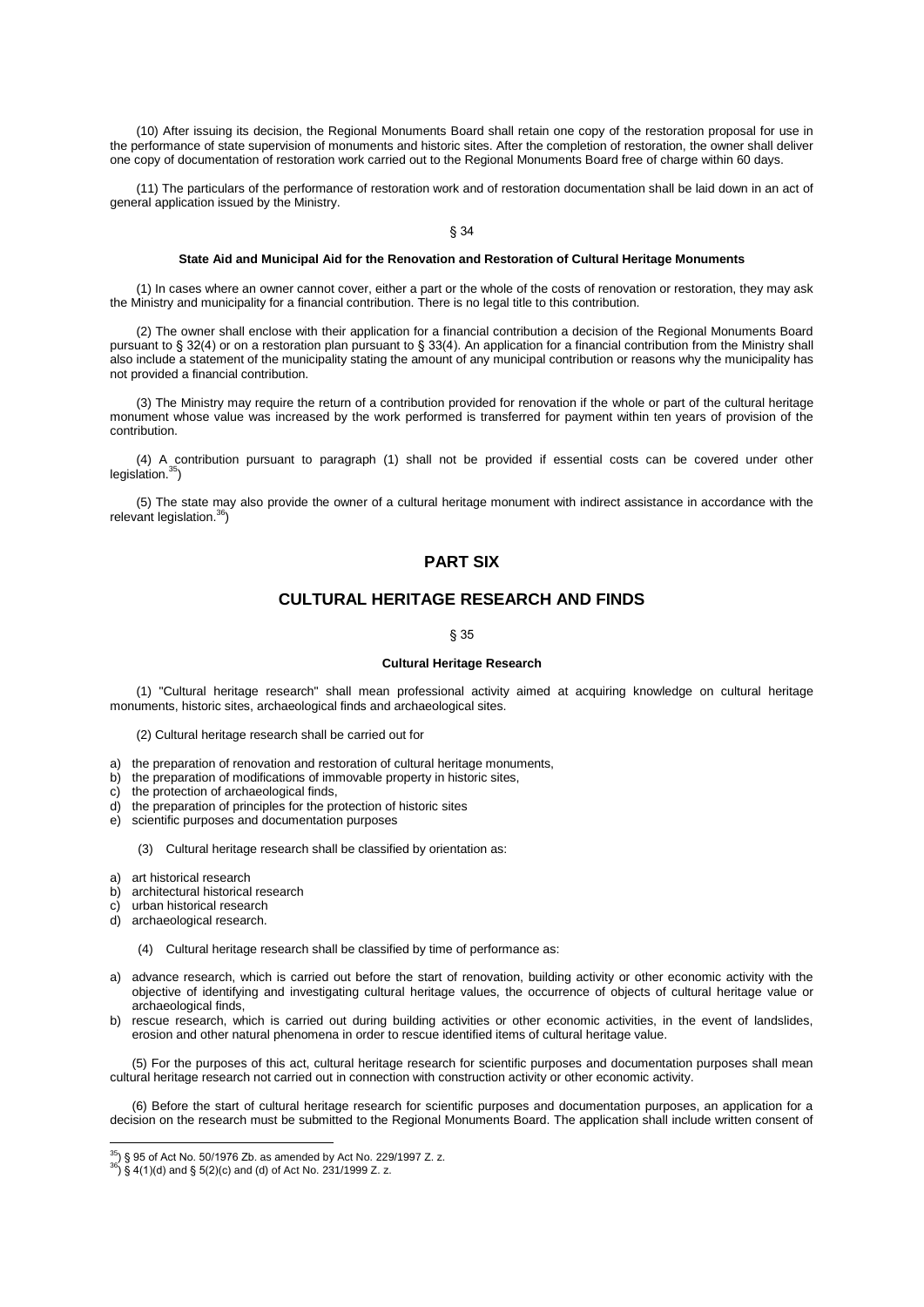the owner or administrator of the object on which research is to be carried out and a research proposal setting out the research methodology, the location, the proposed scope of research methods and techniques to be used and the method for ensuring conservation of finds. The Regional Monuments Board shall decide whether the proposed research is acceptable and set conditions for the performance of research.

(7) The Regional Monuments Board shall decide on the need for cultural heritage research at the proposal of the building office, the Monuments Board, on its own initiative or at the request of the owner or administrator. The Regional Monuments Board shall send a decision on the performance of cultural heritage research to the building office without delay.

## § 35a

#### **Special professional competence for cultural heritage research**

(1) Cultural heritage research pursuant to this Act other than archaeological research can be carried out by a natural person who has a certificate of special professional competence for the performance of cultural heritage research (hereinafter referred to as a "certificate of professional competence") and by the Monuments Board through natural persons with a certificate of professional competence. The Ministry shall issue a certificate of professional competence with a validity period of five years; an extension of the validity period of a certificate of professional competence can be granted for an additional five-year period, also repeatedly, based on an application.

(2) A certificate of professional competence can be obtained in the following areas of cultural heritage research.

- a) art historical research
- b) architectural-historical research
- c) urban historical research
- d) archaeological research.

(3) A certificate of professional competence can be obtained by a natural person who

a) has completed the second level of higher education in a relevant field of study,

b) has passed an examination of his/her theoretical knowledge and professional skills in the area of cultural heritage monuments and historic sites,

c) has at least three years of professional experience in cultural heritage research.

d) has irreproachable character; a person is deemed to have irreproachable character if they have not been convicted with final effect of a deliberate crime.

(4) When submitting an application for issuing of a certificate of professional competence, the applicant shall enclose a copy of documentation of completed education, documentation of professional experience, a professional assessment by the Monuments Board or the Archaeological Institute of completion of professional experience and an extract from the criminal register no more than three months old. An application for extension of a certificate of professional competence shall be accompanied by an extract from the criminal register no more than three months old. The Ministry shall retain the submitted documents.

(5) The Ministry shall cancel the certificate of professional competence of a natural person if they do not comply with this Act in the performance of cultural heritage research or if they cause serious damage to cultural heritage value. The Ministry shall also cancel the certificate of professional competence of a person convicted of a deliberate crime with final effect.

(6) The Ministry shall publish a list of natural persons who have valid certificates of professional competence in a specific area of cultural heritage research on its website. The list shall include their names, surnames, academic titles and contact data.

(7) The particulars of acquiring and extending a certificate of professional competence shall be laid down in an act of general application issued by the Ministry.

## § 36

#### **Archaeological Research and Authorisation to Conduct Archaeological Research**

(1) For the purposes of this Act, "archaeological research" shall mean the set of professional non-destructive and destructive methods and techniques intended to detect, identify, evaluate, document and record archaeological sites, archaeological finds and archaeological situations for the purposes of conservation, and to identify and collect archaeological finds on the Earth's surface, underground and underwater.

(2) Before the start of building activities or other economic activities on an archaeological site registered pursuant to  $\S 41(1)$ , the owner, administrator or builder must apply for a statement on the plan from the Regional Monuments Board. The application shall include information on ownership and a specification of the intended changes to the site.

(3) the Regional Monuments Board can may issue a decision requiring archaeological research at the site of building work or other economic activity that is not an archaeological site registered pursuant to § 41(1) if there are grounds to believe that there are archaeological finds located there. The Regional Monuments Board shall also send a decision on the obligation to carry out archaeological research to the competent building office.

(4) The Monuments Board and the Archaeological Institute are entitled to carry out archaeological research through persons with professional competence; another legal entity can carry out archaeological research only with authorisation issued by the Ministry.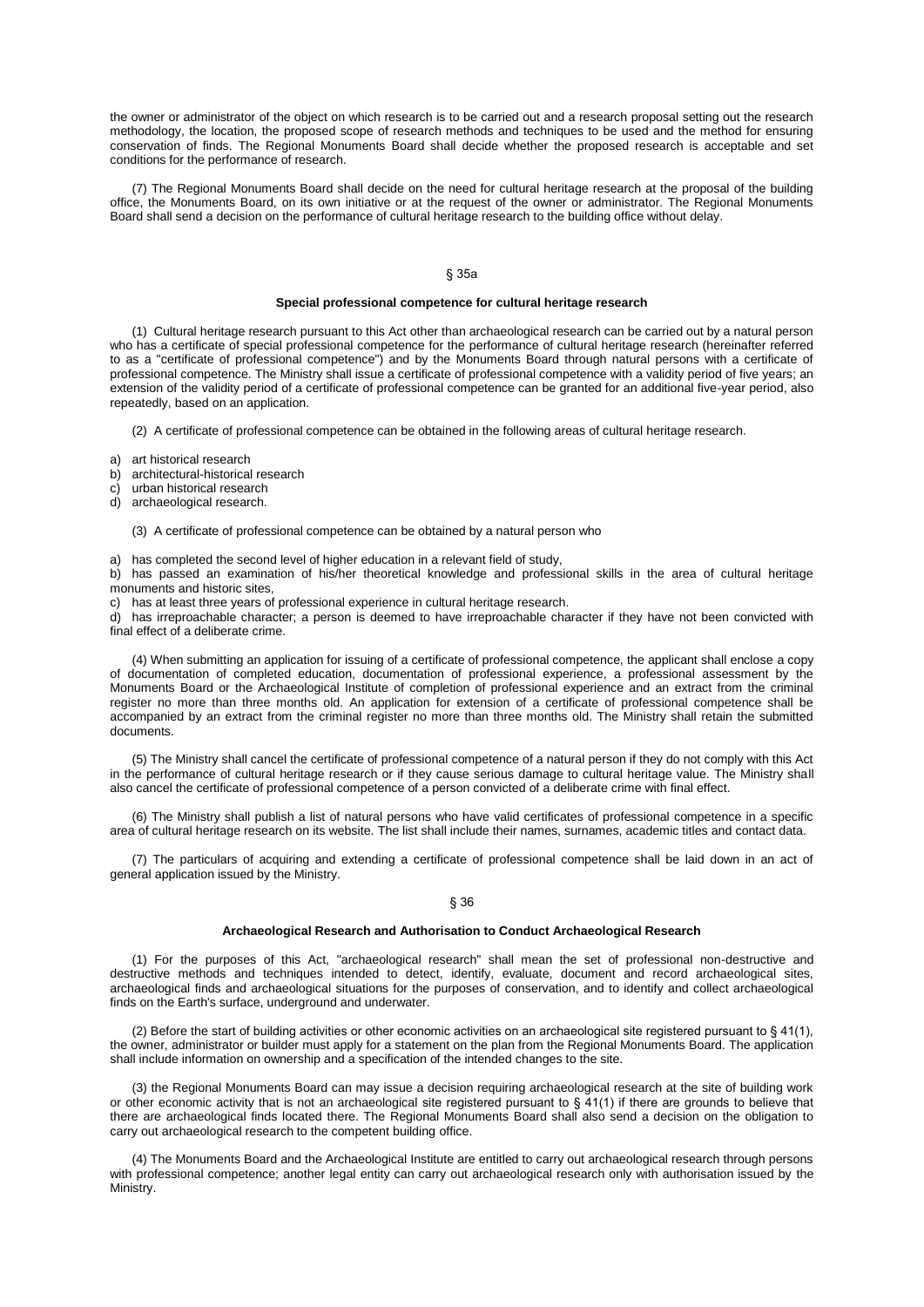- (5) The Ministry shall issue authorisation for archaeological research to a legal entity that
- a) ensures that archaeological research is performed by natural persons with professional competence recognised pursuant to § 35a, of whom at least one is a full-time employee of the legal entity and
- b) proves that it has the personnel, material resources and space necessary for research, protection, conservation and temporary storage of movable finds.

(6) The natural person referred to in paragraph (5)(a) who is a full-time employee of the legal entity shall have the status of the head of archaeological research. If there are more such persons, the head of archaeological research shall be selected by the statutory body of the legal entity. The head of archaeological research is authorised to carry out at most five archaeological research projects for the legal entity at one time. For the purposes of this provision, archaeological research shall last from the start of field work to the submission of research documentation pursuant to § 39(10).

(7) The Ministry shall withdraw a legal entity's authorisation for archaeological research if it is terminated or if it breaches the conditions under which the authorisation was issued or if the actions of the legal entity cause serious damage or destruction of an archaeological find or archaeological site.

(8) The Ministry shall publish on its website a list of legal entities authorised for archaeological research

### § 37

## Repealed with effect from 01/07/2014

## § 38

### **Financing for Cultural Heritage Research**

(1) The costs of cultural heritage research shall be borne by the owner of the cultural heritage monument, the owner of the immovable property in a historic zone or the builder.

(2) If research of monuments and historic sites is carried out for a building or in the course of activities in the public interest, the central state administration body with responsibility for the building or activity in the public interest may decide that the costs or a part thereof will be covered from the state budget.

(3) Cultural heritage research carried out exclusively for scientific and documentation purposes shall be paid for by the party in whose interest they are carried out.

### § 39

#### **Conditions for cultural heritage research**

 (1) The type, scope and method of research of monuments and historic sites, and the procedure for handling finds shall be laid down in the decision of the Regional Monuments Board. In the case of cultural heritage research for scientific and documentation purposes the Regional Monuments Board shall set conditions for research pursuant to the first sentence based on the research proposal submitted by a person referred to in § 35a(1) or § 36(4).

(2) In performing research of monuments and historic sites a person referred to in § 35a(1) or § 36(4) shall have regard for interests protected by relevant legislation, $36a$ ) co-operate with the authorities responsible for the protection of such interests and protect the rights and protected interests of the owners of immovable property and other property.

(3) Before commencing cultural heritage research, the person referred to in § 35a(1) or § 36(4) shall conclude an agreement on the performance of cultural heritage research with the owner of the immovable property where the research is to be carried out; if the owner is not known, the agreement shall be concluded with the administrator of the cultural heritage monument or the administrator of the immovable property where research is to be carried out. If an agreement is not reached, the Monuments Board shall issue a decision on the duty of the owner or administrator to permit cultural heritage research. The decision of the Monuments Board shall not affect the owner's right to compensation for material damage.

(4) Research of monuments and historic sites can be carried out only in accordance with the international conventions governing such activity<sup>17</sup>) in accordance with current scientific knowledge and with the use of suitable, especially nondestructive methods.

(5) The person referred to in § 35a(1) or § 36(4) must notify the Regional Monuments Board of the commencement of research of monuments and historic sites at least five days in advance, and notify it of the end of research activities at the site without delay.

(6) It shall be prohibited to carry out unauthorised cultural heritage research or excavations at a cultural heritage monument, historic site, archaeological find or archaeological site, and to collect and relocate a movable find, to hold such a find

 $\overline{a}$ 

<sup>&</sup>lt;sup>36a</sup>) For example Act No. 44/1988 Zb. on the protection and use of mineral wealth (the Mines Act), as amended, Act No. 543/2002 Z. z. on nature and landscape protection, as amended, Act No. 364/2004 Z. z. on waters and amending Act of the Slovak National Council No. 372/1990 Zb. on infractions, as amended (the Water Act), as amended.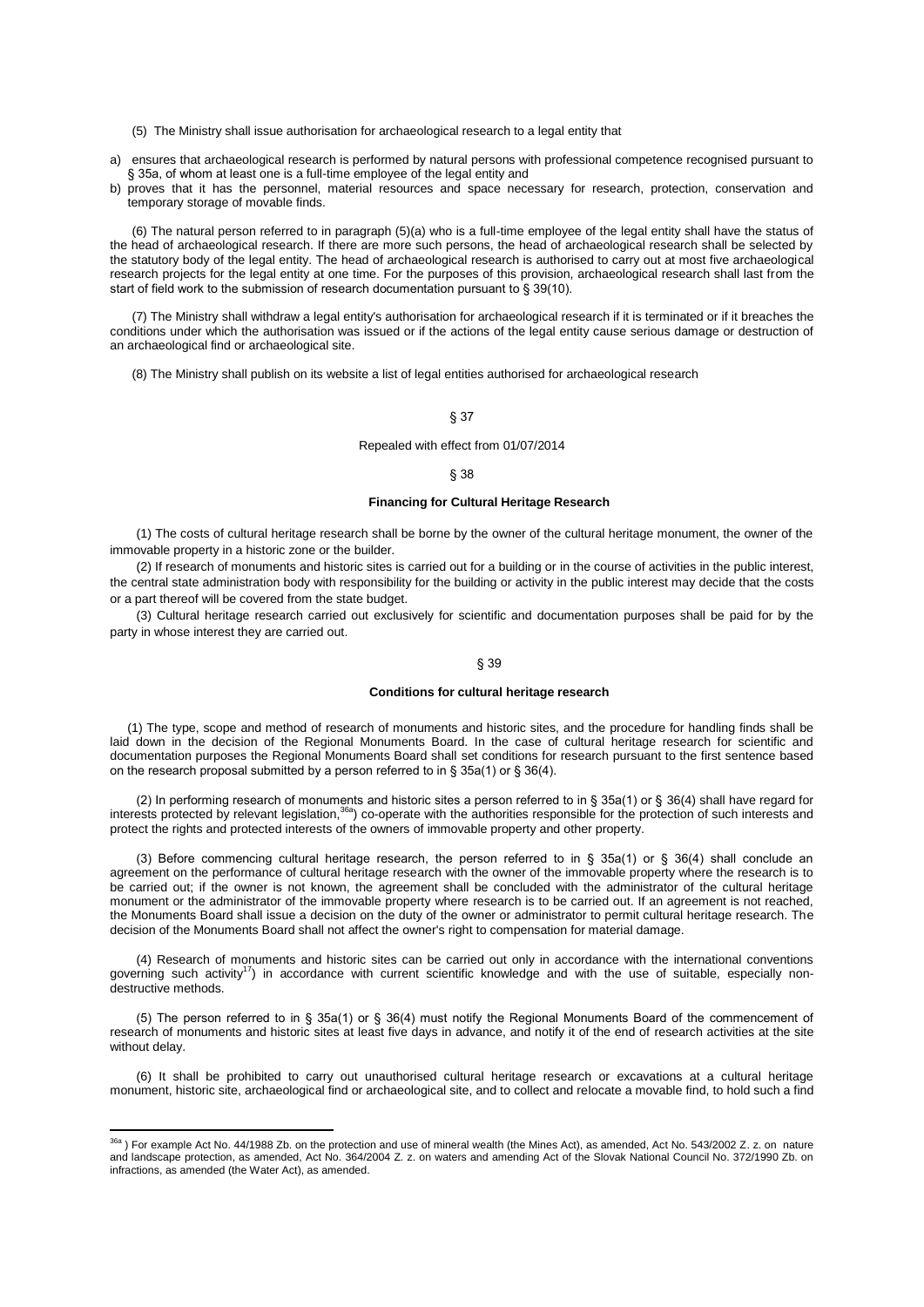or to search for finds using detection equipment without authorisation. Surface collection and non-destructive prospecting by persons falling under § 36(4) shall not be considered prohibited cultural heritage research.

(7) Whoever carries out cultural heritage research under an agreement pursuant to paragraph (3) must take measures to protect cultural heritage value by preventing the damage, devaluation, destruction or theft of any find. Cultural heritage research cannot be carried out if provision has not been made for follow-up protection of finds or the remedying of the adverse effects of cultural heritage research.

(8) if the builder or the person who should implement the decision pursuant to paragraph (1) is unable, for objective reasons, to provide a person meeting the criteria in § 35a(1) or § 36(4) to carry out research, such a person shall be appointed by the Ministry at the proposal of the Monuments Board.

(9) The person meeting the criteria of § 35a(1) or § 36(4) that carries out cultural heritage research shall set out knowledge acquired through the research in the research documentation, which shall form the basis for the preparation of preparatory documentation or project documentation for the renovation of a cultural heritage monument or the modification of an immovable property in a historic site, or the basis for the territorial plan for the protection of the cultural value of the territory and recordkeeping pursuant to § 40(8). Details of research documentation shall be laid down in an act of general application issued by the Ministry.

(10) The person meeting the criteria of § 35a(1) or § 36(4) that carries out cultural heritage research shall submit the research documentation to the Monuments Board for appraisal. The Monuments board shall issue an opinion on submitted research documentation within 30 days. The opinion shall state whether the research documentation satisfies formal and professional requirements. If the research documentation does not satisfy the requirements, the Monuments Board shall return it for revision and resubmission. If the research documentation satisfies all requirements, the Monuments Board shall send it to the person that carried out the research together with the opinion. The Monuments Board shall also send its opinion to the person for whom the research was ordered or permitted.

(11) The owner, the builder or the person that carried out cultural heritage research for scientific purposes or documentation purposes shall submit one copy of the research documentation to the Regional Monuments Board free of charge together with the opinion of the Monuments Board; the period for its submission shall be set by the Regional Monuments Board. In the case of archaeological research, the owner or the person that carried out archaeological research for scientific purposes or documentation purposes shall submit one copy of the research documentation to the Archaeological Institute free of charge for the purposes of keeping records pursuant to § 41(1).

(12) A person meeting the criteria of § 36(4) shall retain and protect an archaeological find until its submission, transfer of ownership rights transfer of administration pursuant to § 40(9). A person meeting the criteria of § 36(4) must not transfer or otherwise dispose of a find to a third party, nor allow it to be used by a third party.

## § 40

#### **Finds**

(1) For the purposes of this Act, the term "find" shall mean an object of cultural heritage value that is found in the course of cultural heritage research in connection with construction activities or other activities in the earth, under water or in the fabric of a historic building.

(2) If a find is found outside permitted cultural heritage research, the finder must notify the Regional Monuments Board directly or through their municipality. A find must be reported by the finder no later than the second working day after it is found.

(3) A find must be left without changes until it has been inspected by the Regional Monuments Board or an authorised professionally qualified person, and at least three working days after the reporting of the find. Until inspection by the Regional Monuments Board the finder must take all measures necessary to protect the find, in particular to prevent its theft, devaluation, destruction or theft. An archaeological find can be removed and relocated from its original location and setting only by an authorised person under the first sentence using the methods of archaeological research. If an archaeological find is removed by an authorised person under the first sentence, they must submit a report on the chance archaeological find to the Regional Monuments Board no later than ten working days from the find's removal; the report on a chance archaeological find shall include information on the localisation of the find, the method used to uncover it, an approximate dating and photographic documentation of the find situation.

(4) If a find is munitions or ammunition from before 1946, it can be removed only by a pyrotechnic specialist from the Police Force, who shall submit a notice to the Regional Monuments Board within 30 days of removing the find; the notice shall contain basic information on the location of the find, the type of find and photographic documentation of the find.

(5) Finds that are found during construction work are governed by special legislation.  $37$ 

(6) An archaeological find shall be property of the Slovak Republic. The administrator of an archaeological find from its finding shall be the Archaeological Institute or a museum established by a central state administration authority, if the archaeological find was found during archaeological research that it conducted. In other cases the administrator of the archaeological find is the Monuments Board, with effect from the receipt of research documentation pursuant to § 39(10), the receipt of notification of a chance archaeological find pursuant to paragraph (2) by the Regional Monuments Board or receipt of

 $^{37}$ ) § 127 of Act No. 50/1976 Zb. as amended by Act No. 229/1997 Z. z.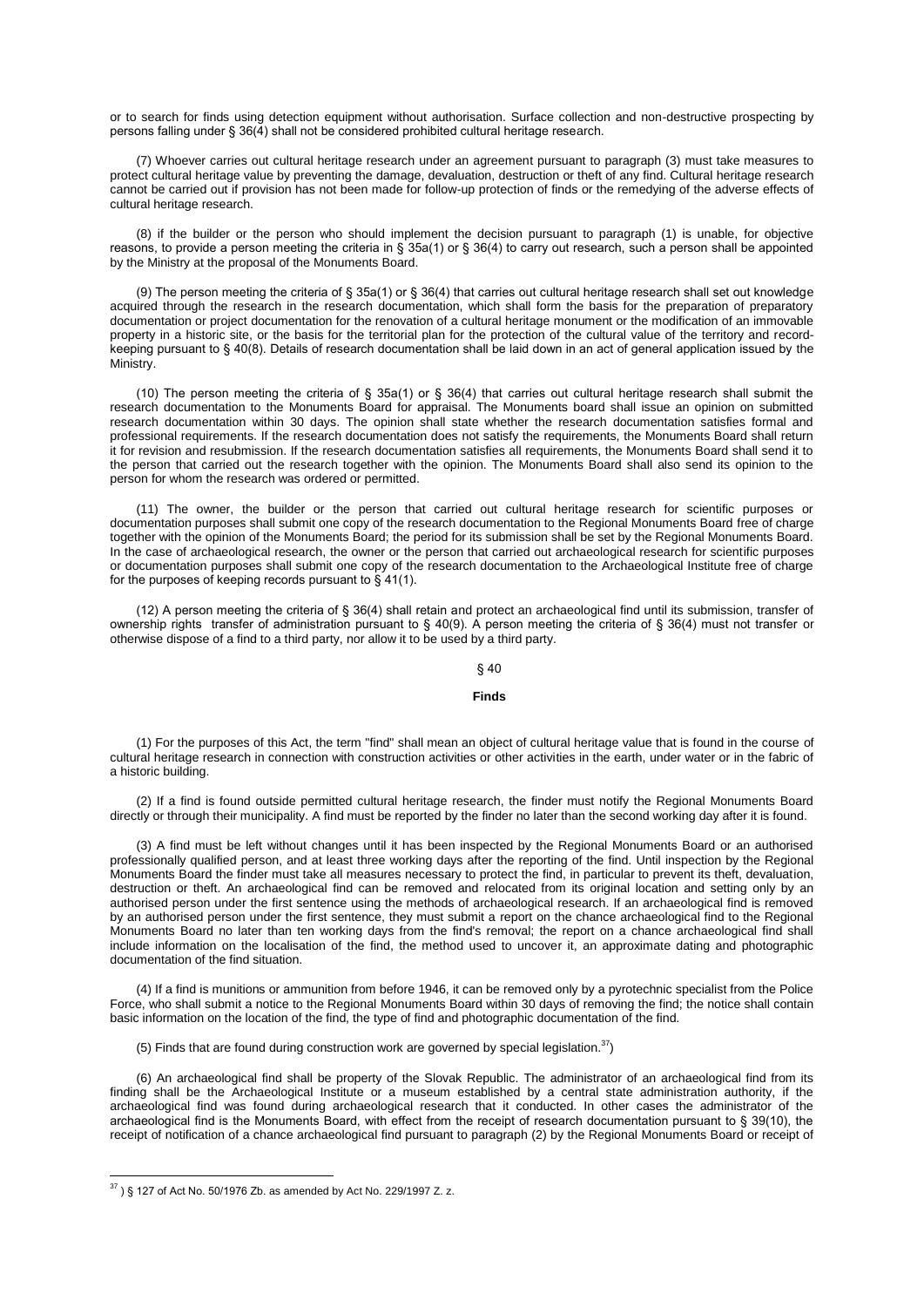an illegally acquired archaeological find recovered by authorities involved in criminal proceedings, a court or an administrative authority.

(7) An archaeological find shall be protected in accordance with the relevant legislation.<sup>15</sup>) Depending on its cultural heritage value, an archaeological site can be declared a cultural heritage monument, historic reserve or historic zone.

(8) If the administrator of an archaeological find is the Archaeological Institute or a museum established by a central state administration authority, it shall keep records of the archaeological find in accordance with the relevant legislation.<sup>15</sup>) If the administrator of an archaeological find is the Monuments Board, it shall keep a special record of the archaeological find which shall always include a list of items specifying identifying information and the method of disposal of this property by the state. The Monuments Board may loan an archaeological find to a museum established by another legal entity if the archaeological find was found during archaeological research that they carried out or financed; the Monuments Board shall conclude an agreement for such a loan for at most ten years.

(9) The administrator of an archaeological find may transfer ownership of the archaeological find only to a municipality or self-governing region for administration by a museum that it has established or to the National Bank of Slovakia,  $37a$ ); such transfers shall be free of charge. The administrator of an archaeological find may transfer administration of an archaeological find only to a museum established by a central state administration authority or the Slovak Academy of Sciences. The archaeological find shall continue to be protected in accordance with the relevant legislation.<sup>15</sup>) If the administration or ownership of an archaeological find is to be transferred, an entitled person pursuant to § 36(4) shall attach to it research documentation assessed by the Monuments Board in accordance with § 39(10). The administrator shall receive archaeological finds appropriately treated and professionally described. The copyright of the entitled person pursuant to § 36(4) shall not be affected.

(10) Except in case of cultural heritage research pursuant to § 35 and 36 or a non-permitted activity, the finder shall be entitled to compensation for costs incurred in connection with the reporting and protection of the find pursuant to paragraphs (2) and (3).

(11) The Monuments Board shall decide on the provision of a finder's fee and provide the finder with a finder's fee up to 100% of the value of the find. The value of the find shall be determined by expert appraisal.<sup>23</sup>)

(12) The administrator's disposal of an archaeological find pursuant to paragraphs (8) and (9) shall not be governed by special legislation.<sup>37b</sup>)

# § 41

### **Records and Use of Archaeological Sites**

(1) Records of archaeological sites are kept by the Archaeological Institute in the Central Register of Archaeological Sites of the Slovak Republic (hereinafter referred to as the "Register of Archaeological Sites"). In the Register of Archaeological Sites the Archaeological Institute shall record archaeological sites declared as cultural heritage monuments or historic sites pursuant to this Act.

(2) The Archaeological Institute shall provide up-to-date records and topographical data of archaeological sites to the Monuments Board for their record-keeping purposes and for incorporation in the territorial plan for the protection of the territory's cultural heritage value.

(3) The records of archaeological sites kept by the Monuments Board pursuant to paragraph (2) shall be a basic document for the performance of state administration pursuant to this Act. The Regional Monuments Board shall keep a records of archaeological sites in its territory based on an extract from these records.

(4) The Regional Monuments Board in co-operation with the competent building office shall ensure conditions for the protection of archaeological sites in land-use and building proceedings.

(5) The Regional Monuments Board in co-operation with competent territorial self-government authorities shall ensure the professional conservation and the appropriate use and presentation of archaeological finds and archaeological sites, where possible in the original find setting. Provision of public access to sites must not lead to their damaging or excessive wear.

# **PART SEVEN**

# **INFRACTIONS AND OTHER ADMINISTRATIVE OFFENCES**

§ 42

## **Infractions**

(1) In the field of protection of monuments and historic sites, an infraction shall be committed by any person who:

 $\overline{\phantom{a}}$ 

 $37b$ ) Act of the National Council of the Slovak Republic No. 278/1993 Z. z. on the administration of state property, as amended.

 $^{37a}$ ) § 3(3) of Act No. 206/2009 Z. z.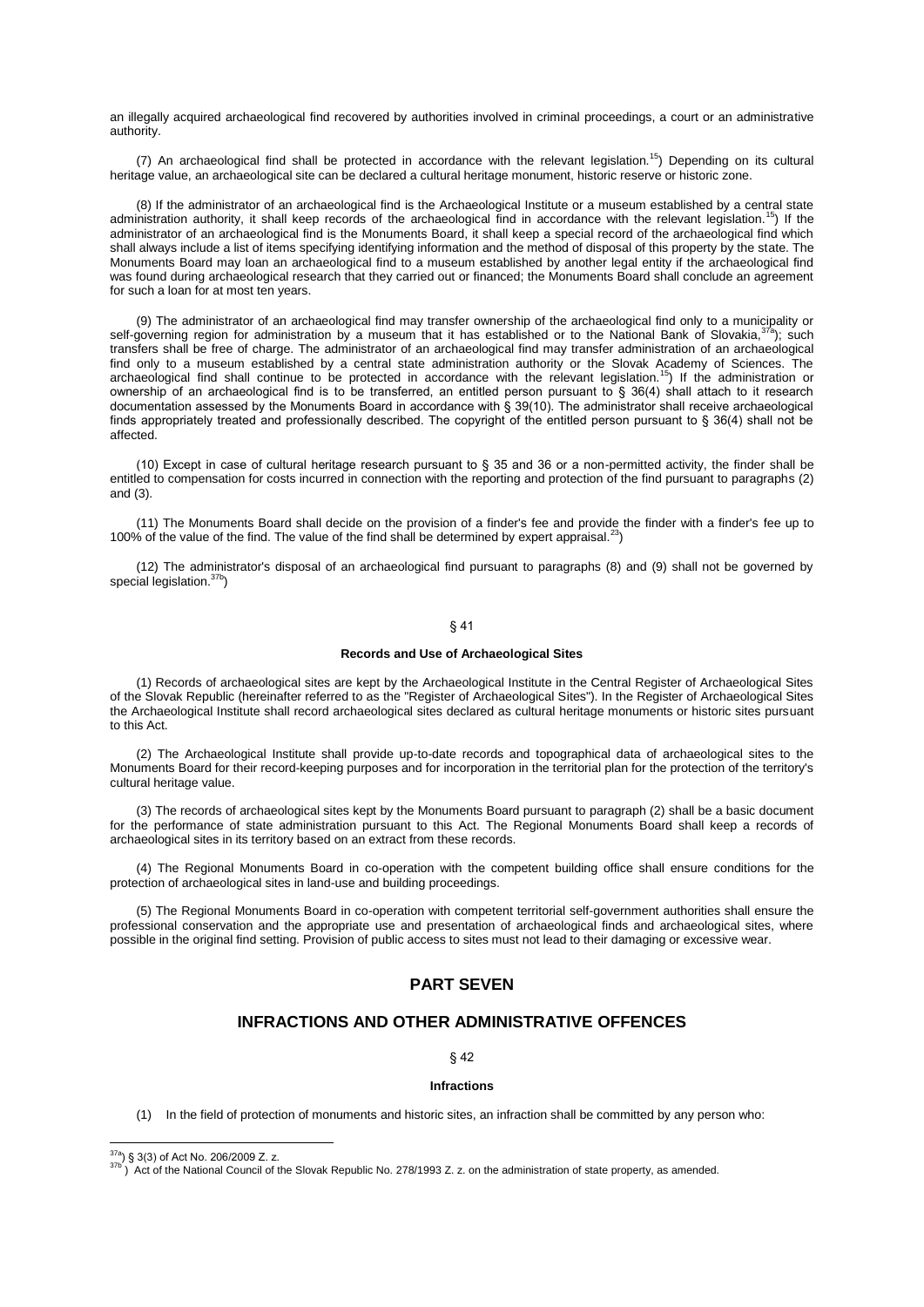- a) fails to protect a movable object or immovable property against danger, damage, devaluation, theft or export from the territory of the Slovak Republic during the period from the delivery of notice on the commencement of proceedings on the declaration of the movable object or immovable property as a cultural heritage monument to the entry into force of the decision,
- b) fails to comply with notice duties pursuant to this Act,
- c) fails to ensure conditions for the performance of state supervision of monuments and historic sites pursuant to § 12, or prevents its performance,
- d) fails to comply with the instructions or requirements of a person performing state supervision of monuments and historic sites pursuant to  $\S 12(1)(c)$ , (d) or (e) and continues unauthorised works
- e) fails to prepare or submit documentation pursuant to § 31 to 33 and 39.
- f) relocates a cultural heritage monument without the prior consent of the Regional Monuments Board pursuant to § 24.
- g) installs an advertisement or advertising, information, promotional or technical equipment on a cultural heritage monument, in a historic site or a protective zone without a decision or without the binding opinion of the Regional Monuments Board or fails to comply with the conditions laid down in the relevant decision or binding opinion.
- h) constructs a building, makes a change to a building or carries out maintenance work on immovable property that is not a cultural heritage monument but is situated in a historic site or protective zone without a prior decision or without the binding opinion of the Regional Monuments Board or fails to comply with the conditions laid down in the relevant decision or binding opinion.
- i) causes through their actions adverse changes in the condition of a cultural heritage monument, historic site or their protective zone, an archaeological find or an archaeological site, or endangers their protection,
- fails to handle a find in accordance with this Act,
- k) fails to comply with the conditions for the performance of cultural heritage research laid down in the relevant decision of the Regional Monuments Board,
- l) fails to ensure the performance of cultural heritage research in accordance with the decision or binding standpoint of the Regional Monuments Board,
- m) carries out, without a decision of the Regional Monuments Board, cultural heritage research on a cultural heritage monument, a historic site or an archaeological site, or an unauthorised search for archaeological finds, their unauthorised excavation and removal from their setting or their unauthorised relocation or concealment.
- n) fails to ensure basic protection of a cultural heritage monument pursuant to  $\S 27$ , fails to keep it in a good condition and uses it in a manner that endangers, damages, devalues or destroys it, or fails to protect it against theft or otherwise violates the duties laid down in § 28(2).
- o) fails to implement remedies imposed by the Regional Monuments Board pursuant to § 31.
- p) carries out renovation or restoration of a cultural heritage monument without a decision or binding opinion of the Regional Monuments Board or fails to comply with the conditions laid down in the relevant decision or binding opinion,
- q) loans abroad, attempts to export abroad or exports a cultural heritage monument or a part thereof without a permit from the Ministry.
	- (2) The competent Regional Monuments Board may impose a fine on a natural person amounting to
- a) up to EUR 10,000 for infractions falling under paragraph (1)(a) to (g),
- b) up to EUR 100,000 for infractions falling under paragraph (1)(h) to (k),
- up to EUR 200,000 for infractions falling under paragraph (1)(l) to (q),

(3) The competent Regional Monuments Board may impose a fine of up to double the fine specified in paragraph (2) in a case involving a cultural heritage monument, historic territory, protective zone or archaeological site inscribed in the World Heritage List. The imposition of a fine shall not affect the duty to implement measures imposed by the Regional Monuments Board. If a remedy is not applied, a fine can be imposed repeatedly.

(4) The Regional Monuments Board that imposed the fine may permit delayed payment of a fine or the payment of a fine in instalments if circumstances arise preventing the payment of the fine, or there are grounds justifying the payment of the fine in instalments.

- (5) Infractions and proceedings on them shall be governed by the general regulation on infractions.  $38$
- (6) The proceeds of fines imposed for infractions shall be income of the state budget.

#### § 43

## **Other Administrative Offences**

(1) Another administrative offence in the field of protection of monuments and historic sites is committed by a natural person - entrepreneur or a legal entity that commits an action listed in § 42(1).

(2) The Regional Monuments Board shall impose a fine on a legal entity or natural person - entrepreneur amounting to

- a) from EUR 100 to EUR 200,000, for offences falling under § 42(1)(a) to (g).
- b) from EUR 200 to EUR 400,000, for offences falling under § 42(1)(h) to (k).
- c) from EUR 300 to EUR 1,000,000, for offences falling under §  $\frac{42(1)(1)}{10}$  to (q).

 $\overline{\phantom{a}}$  $38$ ) Act of the Slovak National Council No. 372/1990 Zb. on infractions, as amended.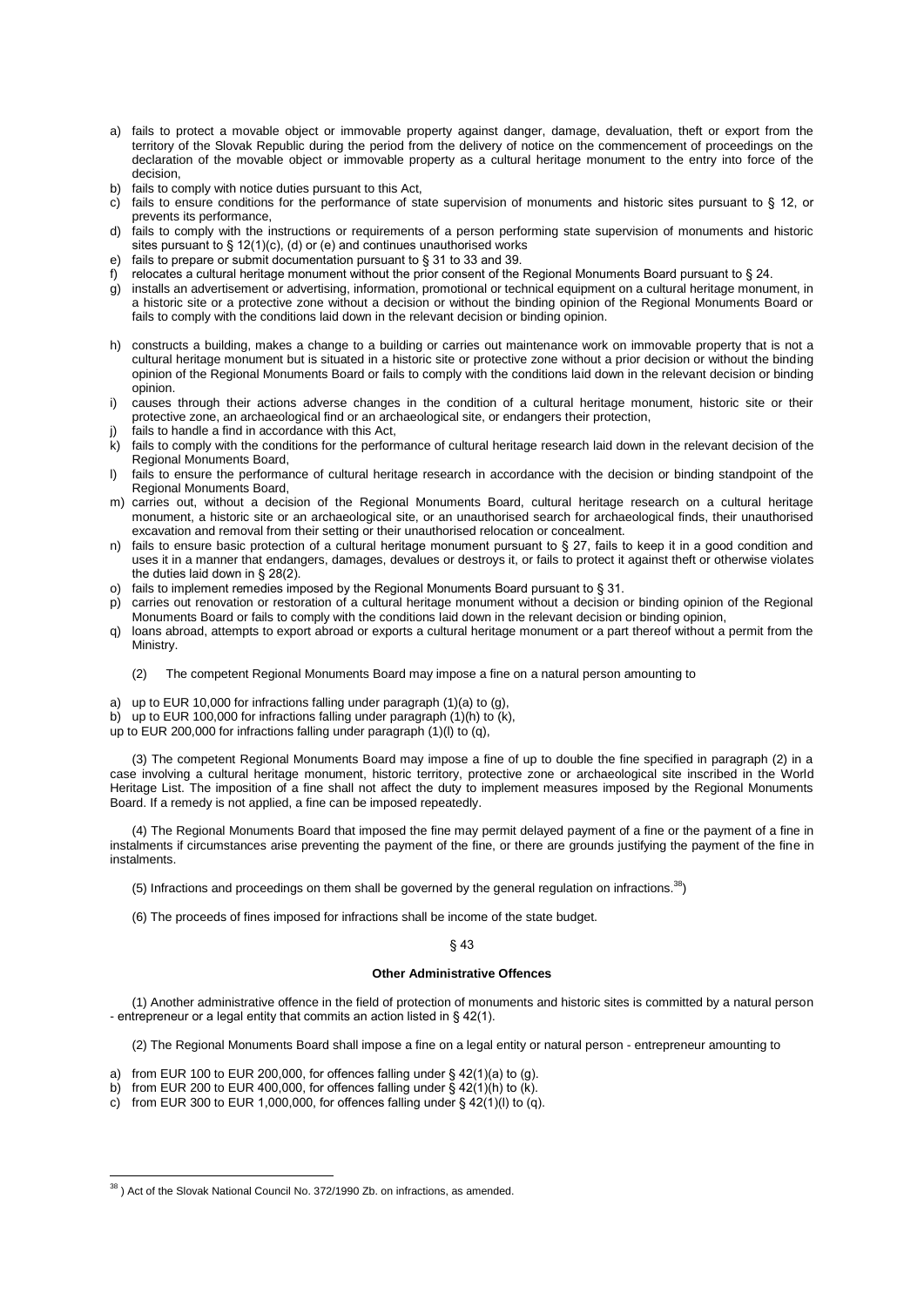(3) The competent Regional Monuments Board shall impose a fine of up to double the fine specified in paragraph (2) in a case involving a cultural heritage monument, historic territory, protective zone or archaeological site inscribed in the World Heritage List.

(4) A fine can be imposed up to three years from the date when the Regional Monuments Board learned of the unlawful act, but no later than five years from the date when the unlawful action pursuant to paragraph (1) was committed. The imposition of a fine shall not affect the duty to implement measures imposed by the Regional Monuments Board. If a remedy is not applied, a fine can be imposed repeatedly.

(5) When setting the amount of a fine, the Regional Monuments Board shall take into account the severity of the action, the severity of the adverse effects on the cultural heritage monument or historic site, the archaeological find or archaeological site and the extent of the risk of damage and damage caused. The Monuments Board shall assess the amount of damage to a cultural heritage monument at an amount at least equal to the well-founded costs for restoring it to its original condition through reconstruction or restoration using original materials and technological procedures. In the event of the damage or destruction of an archaeological site, the amount of damage shall be assessed based on the cost of implementing archaeological research.

(6) The payment period for the fine shall be 30 days from the date of entry into force of the decision imposing.

(7) The Regional Monuments Board that imposed the fine may permit delayed payment of a fine or the payment of a fine in instalments if circumstances arise preventing the payment of the fine, or there are grounds justifying the payment of the fine in instalments.

(8) The proceeds of fines shall be income of the state budget.

## § 43a

(1) If the conservation and proper use of an immovable cultural heritage monument is endangered, the Regional Monuments Board may propose that the competent building office expropriate it in the public interest. Expropriation proceedings shall be governed by the relevant legislation.<sup>38a</sup>)

(2) In the event of unauthorised tampering with the fabric of a cultural heritage monument resulting in permanent damage to its cultural heritage value or the destruction of the item itself, or in the event of damage to an archaeological find or archaeological site, the authorities for state supervision of monuments and historic sites shall transfer the case to the authorities involved in criminal proceedings.

## **PART EIGHT**

## **COMMON, TRANSITIONAL AND FINAL PROVISIONS**

## § 44

#### **Common provisions**

(1) The duties of an owner laid down by this Act shall also apply to the administrator or other holder of a cultural heritage monument. They shall bear costs associated with basic protection if this duty follows from the legal relationship.

(2) Eligible person shall claim the right to adequate compensation for costs pursuant to  $\S$  40(10) and the right compensation for material losses pursuant to § 28(1)(c) and § 39(3) from the Monuments Board within six months of the acquisition of the right<br>in the scope established by the relevant legislation,<sup>29</sup>) otherwise the right shall expire.

(3) Collection items and collections registered pursuant to special legislation<sup>15</sup>) shall not be subject to the provisions of this Act other than § 22.

(4) Proceedings in cases concerning the protection of monuments and historic sites shall be governed by the general regulations on administrative proceedings,<sup>40</sup>) insofar as paragraph (5) does not stipulate otherwise. If the number of parties in administrative proceedings is larger than ten, the administrative authority may deliver documents to the parties by means of a public notice.

(5) The issuing of binding opinions and opinions pursuant to this Act shall not be governed by the general regulation on administrative proceedings.

#### § 44a

Decisions issued after the effective date of this Act pursuant to  $\S 24$  (1) and (3),  $\S 25(2)$ ,  $\S 30(3)$ ,  $\S 32(2)$  and (5),  $\S 33(2)$ and § 39(1) and (3) shall cease to be valid three years from the date of their entry into force if the action to which they relate is

 $38a$ ) § 108 to 116 of Act No. 50/1976 Zb. as amended.

<sup>40</sup>) Act No. 71/1967 Zb.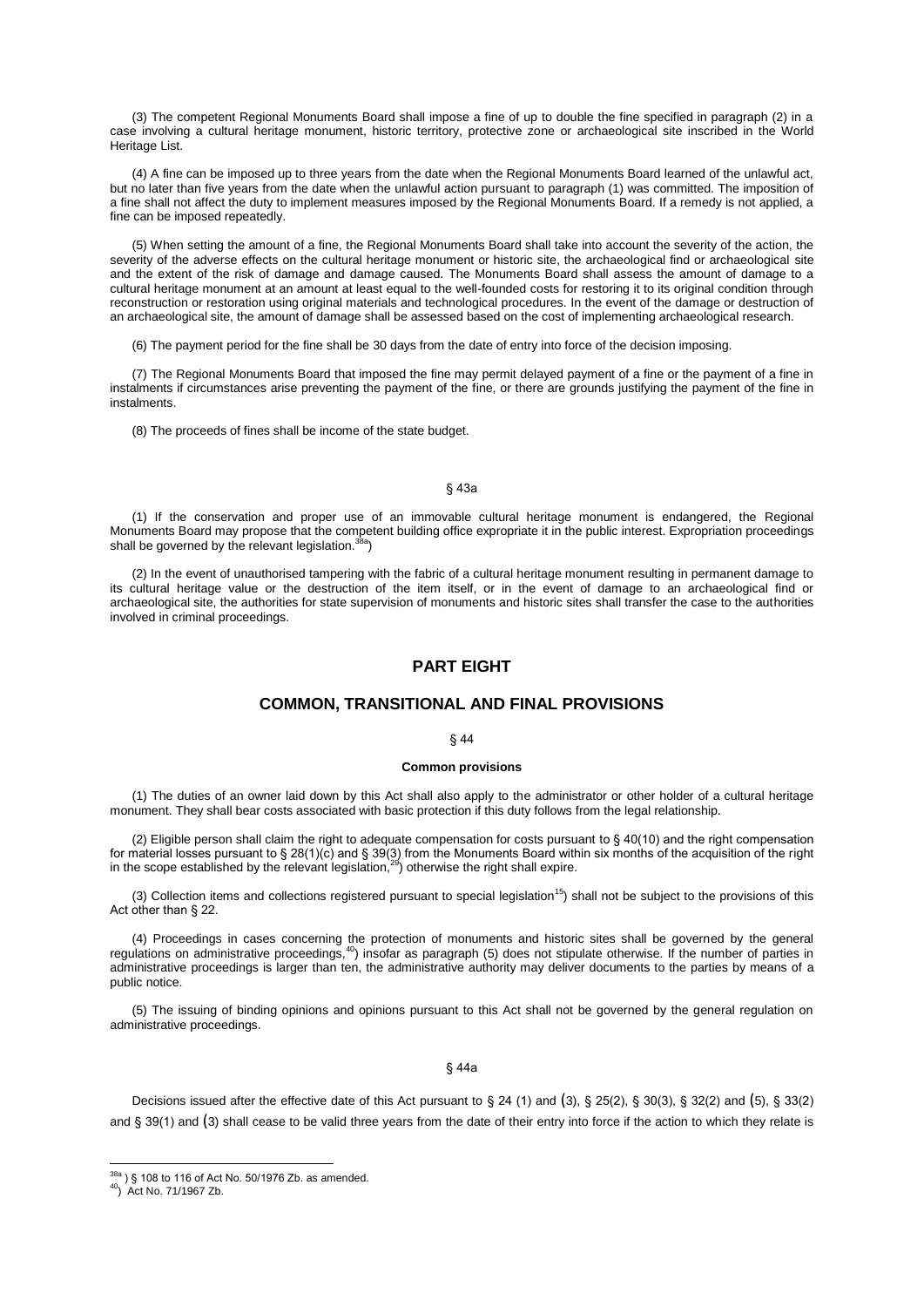not carried out within that period. Binding opinions pursuant to § 30(3) and (4) and § 32(10) to (12) shall cease to be valid three years from the date of their issuing if they are not used for the purpose for which they are intended.

## § 45

## **Transitional Provisions**

(1) Cultural heritage monuments and national cultural heritage monuments registered in the Central Register of Cultural Heritage Monuments under previous legislation shall be considered national cultural heritage monuments under this Act.

(2) Historic reserves, historic zones and protective zones protected under previous legislation shall be considered historic reserves, historic zones and protective zones under this Act.

(3) Rights and obligations arising from the employment relationships of employees of the Monuments Institute shall be transferred to the Monuments Board with effect from 01 April 2002.

(4) Rights and duties arising from the employment relationships of employees of district offices and regional offices carrying out activities related to state care for monuments and historic sites shall be transferred to the Monuments Board with effect from 01 April 2002.

(5) State property<sup>41</sup>) in the administration of the Monuments Institute shall be transferred to the administration of the Monuments Board with effect from 01 April 2002. The rights and duties resulting from ownership relations and other relations shall be transferred from the Monuments Institute to the Monuments Board.

## § 45a

#### **Transitional Provisions Effective from 01 June 2009**

Proceedings begun before the entry into effect of this Act shall be completed according to previous legislation.

## § 46

#### **Final provisions**

The following acts are repealed:

 $\overline{\phantom{a}}$ 

1. Act of the Slovak National Council. 27/1987 Zb. on state care for monuments and historic sites as amended by Act No. 183/2000 Z. z.,

2. Items 204 to 213 of the Annex to Act of the National Council of the Slovak Republic No. 222/1996 Z. z. on the organisation of local state administration and amending certain acts, as amended,

3. Regulation of the Government of the Slovak Republic No. 478/1990 Zb. on the declaration of national cultural heritage monuments,

4. Regulation of the Government of the Slovak Republic No. 299/1991 Zb. on the declaration of certain national cultural heritage monuments,

5. Regulation of the Government of the Slovak Republic No. 289/1994 Zb. on the declaration of a national cultural heritage monument in Ružomberok,

6. Regulation of the Government of the Slovak Republic No. 288/1994 Zb. on the declaration of national cultural heritage monuments,

7. Decree of the Presidium of the Slovak National Council No. 78/1963 Zb. on historic reserves,

8. Decree of the Ministry of Culture of the Slovak Socialist Republic No. 21/1988 Zb., implementing certain provisions of Act of the Slovak National Council No. 27/1987 Zb.,

9. . Decree of the Commissariat of Education and Culture No. 249/1959 Ú. v. on national cultural heritage monuments.

§ 47

#### **Effect**

This Act entered into effect on 01 April 2002 except § 35(3), which entered into effect on 01 January 2004.

Act No. 479/2005 Z. z. amending Act No. 50/1976 Zb. on land-use planning and the building code (the Building Act), as amended, and amending certain acts, entered into effect on 01 November 2005.

Act No. 208/2009 Z. z. amending Act No. 49/2002 Z. z. on the protection of monuments and historic sites, as amended by Act No. 479/2005 Z. z. entered into effect on 01 June 2009.

 $41$ ) Act of the National Council of the Slovak Republic No. 278/1993 Z. z. on the administration of state property, as amended.